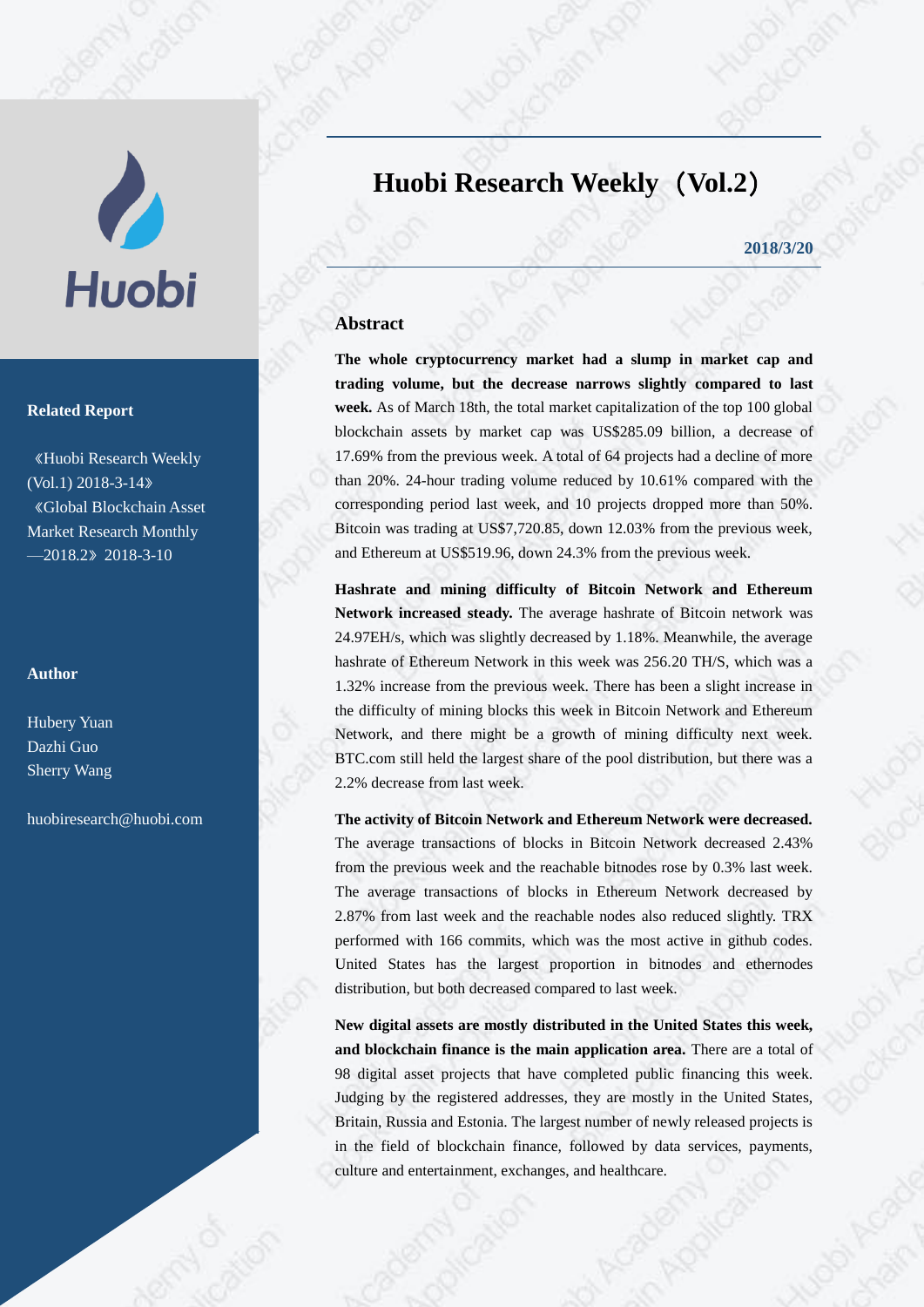# of Academy of & Huobi

Kitzaan Academy of

Altri Academy of

Blockchain Application

sin Amplication

**Hugoi Ad** 

Blockeha

sulimbi Acade

| <b>Content</b> |
|----------------|
|----------------|

| 1. | <b>Content</b> |
|----|----------------|
|    |                |
|    |                |
|    |                |
|    |                |
|    |                |
|    |                |
|    |                |
|    |                |
|    |                |
|    |                |
|    |                |
|    |                |
|    |                |
|    |                |

KNUODI ACADEMINION

**Hugoi Academy of** 

A cademy of

Stockchain Application

Scribberration

Blockchain Application

Batoc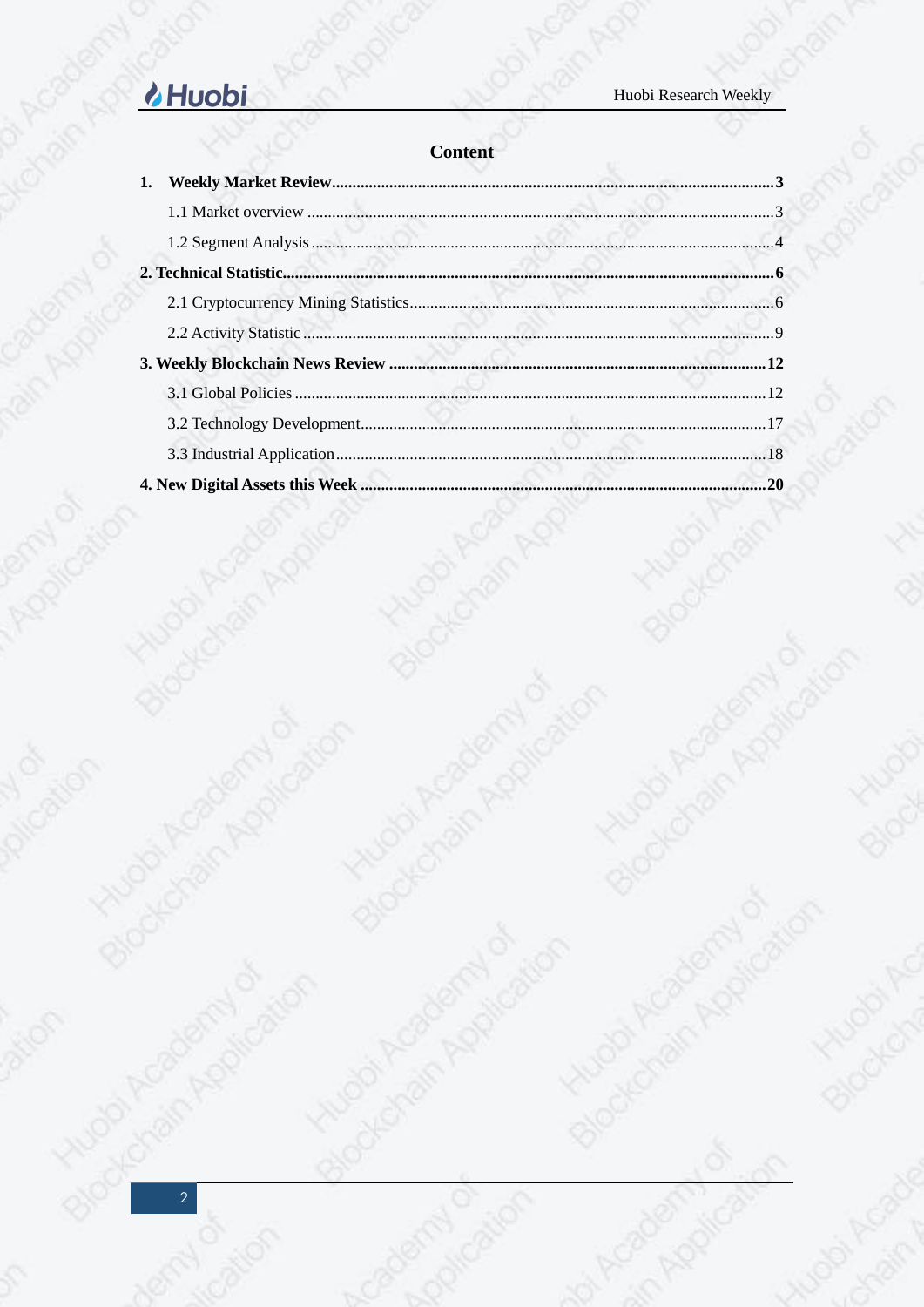# **Huobi**

### <span id="page-2-0"></span>**1. Weekly Market Review**

### <span id="page-2-1"></span>**1.1 Market overview**

**The average daily market capitalization of the top 100 blockchain assets has seen a large decline, which narrows slightly from last week.** According to data from coinmarketcap, as of March 18 2018, the total market cap of the top 100 global blockchain assets was US\$285.09 billion, 17.69% lower than the previous week, and the drop was significant. A total of 64 projects had a decline of more than 20% from last week's market cap, of which the highest drop was Dragonchain, which reached 40.94%. Byteball Bytes, which was ranked 69th last week, saw its market cap shrink by 38.94% this week and its ranking changed to 86, which was the largest decrease.

The average daily market capitalization of only 3 cryptocurrencies in the TOP100 increased compared with last week. They were Binance Coin, VeChain, and Aion. Among 3 of them, BNB has the highest increase rate of 12.13%, and the market cap rose by 2 places, ranking 23rd. Followed by Aion, whose increase was 7.71%, and its market cap rose by 15 to 50th. And VeChain, which rose 2.6%, rose by 1 to 16th. In addition, a total of 4 blockchain assets, Ontology, Nucleus Vision, Cindicator, and MinexCoin entered the TOP100 this week. The former two are new projects. They performed well after launching exchange and ranked 43 and 94 respectively. As of March 18 2018, Bitcoin was trading at US\$7,720.85, down 12.03% from the previous week and Ethereum at US\$519.96, down 24.35% from the previous week.

| <b>Symbol</b> | <b>Price decline</b> | <b>Symbol</b> | <b>Price increase</b> |
|---------------|----------------------|---------------|-----------------------|
| <b>DRGN</b>   | $-41.06\%$           | <b>BNB</b>    | 12.11\%               |
| <b>ETN</b>    | $-39.08\%$           | <b>NCASH</b>  | 2.55%                 |
| <b>GBYTE</b>  | $-38.94\%$           | <b>USDT</b>   | $-0.00110%$           |
| <b>VERI</b>   | $-38.75%$            | <b>DGD</b>    | $-0.88%$              |
| <b>SNT</b>    | $-37.89\%$           | VEN           | $-1.15%$              |

### Table 1.1: Top Five Price Increases and Declines

Data Source: coinmarketcap

**The 24-hour trading volume of 52 items in the blockchain of the TOP100 market cap declined.** On March 18, 2018, the 24-hour trading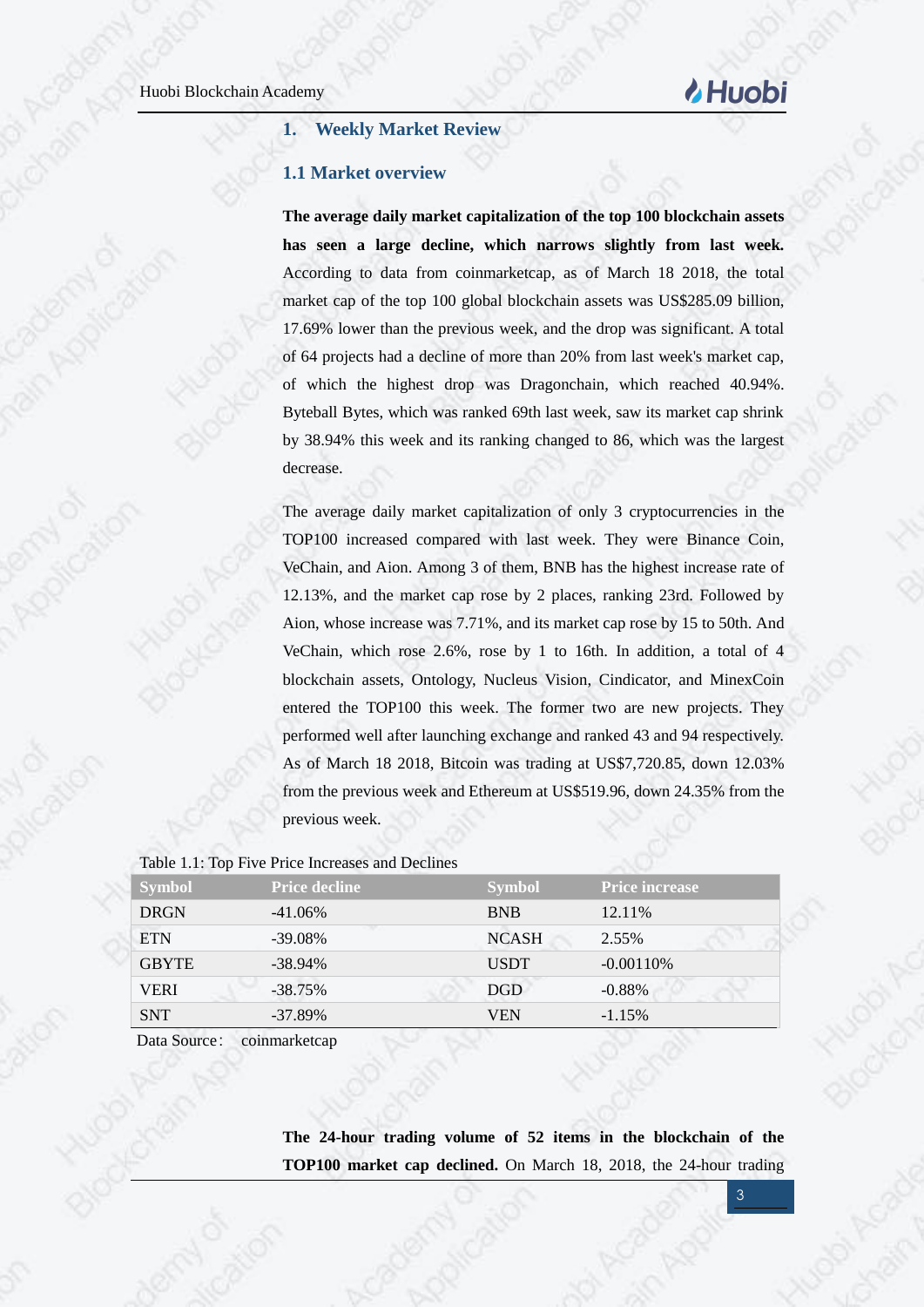volume of 48 blockchain assets in the TOP100 rose compared with the previous weekend, of which the 24-hour trading volume of 21 projects rose by more than 50%, and Cindicator increased by 1187.21% which is the highest. Overall, the growth rate of projects in the 24-hour trading volume have decreased slightly compared with last week. In some cases, the situation of extreme plunging and soaring has decreased, becoming relatively even. There are 10 projects that have fallen by more than 50%, the greatest of which is Byteball Bytes, with a drop of 91.12%. The 24-hour trading volume of the TOP100 projects for the current week was 10.61% lower than last week.

### Figure 1.1: The Market Value and 24-hour Trading Volume for TOP100 cryptocurrencies



<span id="page-3-0"></span>Data Source: coinmarketcap

### **1.2 Segment Analysis**

**The market cap of platform projects fell the most.** As of March 18 2018, in the global TOP100 blockchain assets, the total market cap of asset-backed token projects and application projects decreased by 1.8% and 23.37% from last week, and the total market cap of coin projects and platform projects decreased by 21.81% and 24.5% respectively. In addition, the average market cap of platform projects this week was US\$3.064 billion, a decrease of 27.78% compared to the previous week, which was the largest decrease among these 4 classes. This was followed by platform and application projects, of which the average market cap decreased by 24.5% and 23.37% respectively. The average market cap of asset-backed token projects decreased by 1.8%.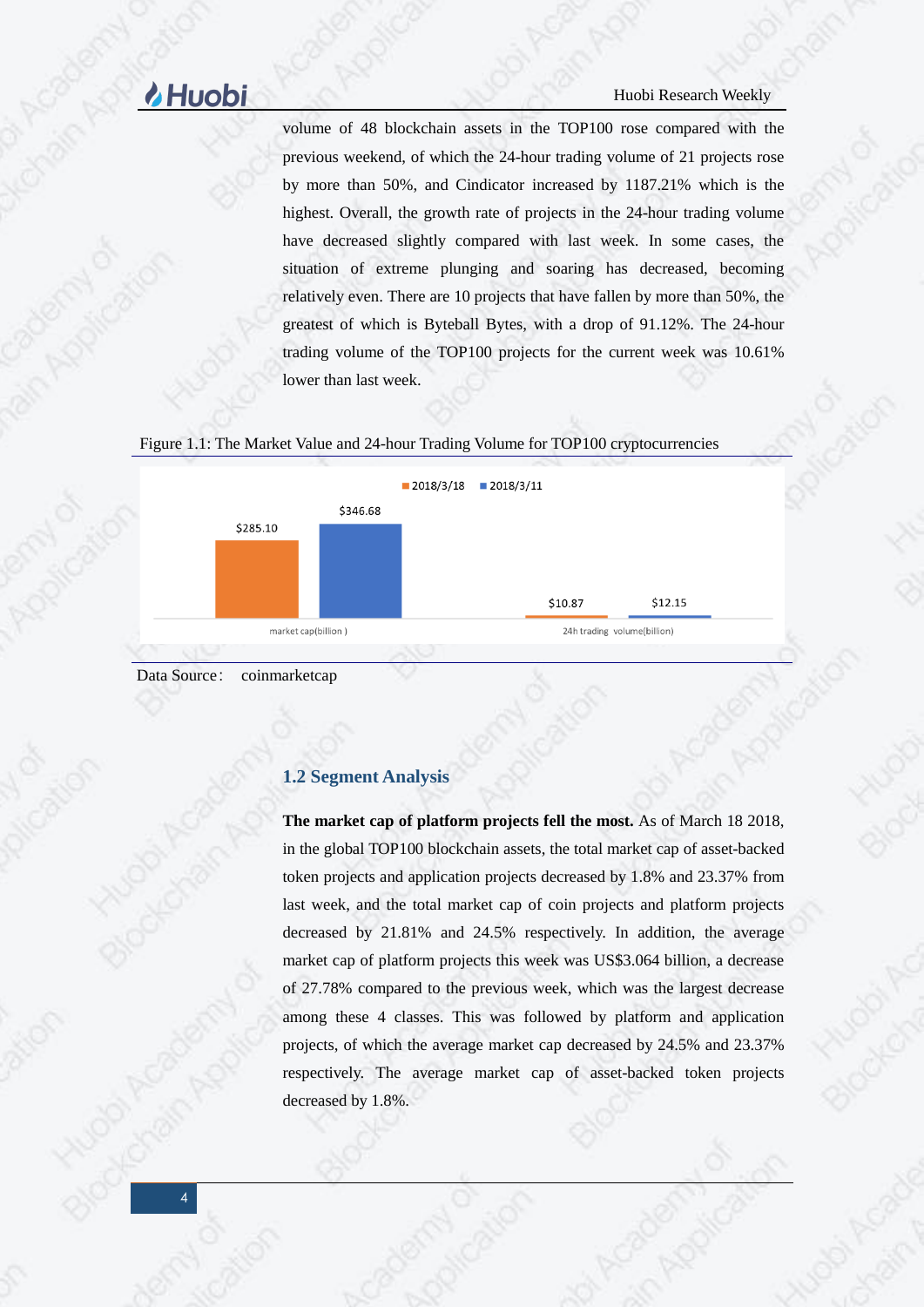







**The classification of global TOP100 blockchain assets is stable.** As of March 18 2018, among the TOP100 projects by market capitalization, the proportion of the number of projects has remained stable compared to last week. The number of platform projects has increased by 1, and the number of coin projects has decreased by 1. The rest has remained unchanged. The largest market cap is still the coin project, accounting for 58.63%, with an increase of 3.63% compared with last week.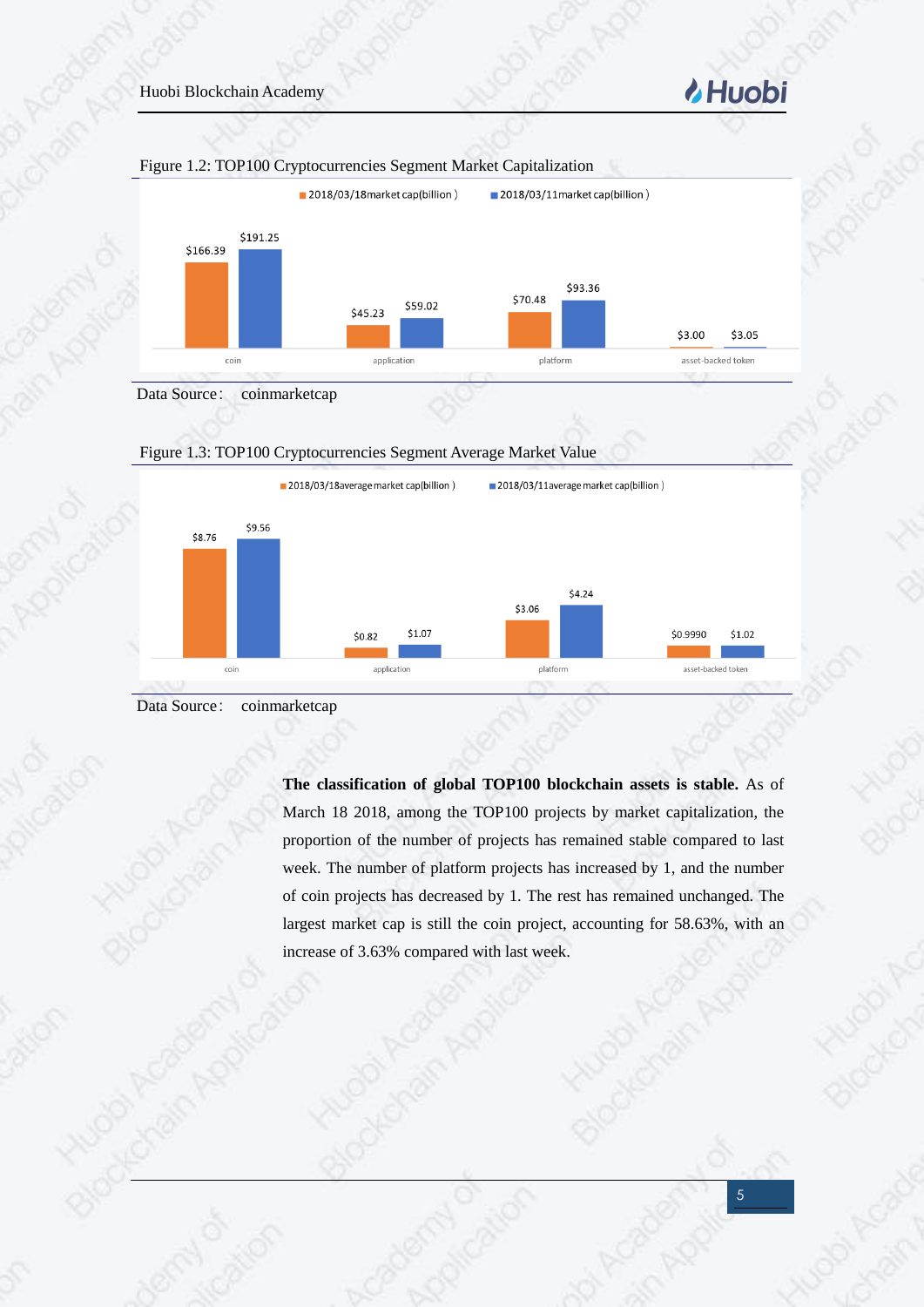Figure 1.4: TOP100 Cryptocurrencies Segment Ratio Figure 1.5: TOP100 Cryptocurrencies Segment





<span id="page-5-1"></span><span id="page-5-0"></span>

Data Source: coinmarketcap <br>
2008年末源: coinmarketcap <br>
2008年

### **2. Technical Statistic**

### **2.1 Cryptocurrency Mining Statistics**

**This week's average hashrate of Bitcoin Network and Ethereum Network increased slightly.** From March 12th to March 18th 2018, the average hashrate of Bitcoin network was 24.97EH/s, which was an increase of 1.18% compared with the previous week.

The average hashrate of Ethereum Network in this week was 256.20TH/S, which was a 1.32% increase from the previous week. It rose 2229.09% compared with the historical lowest 11TH/S on July 20, 2015.

Figure 2.1: Average hashrate of the Bitcoin Network

Hach Pate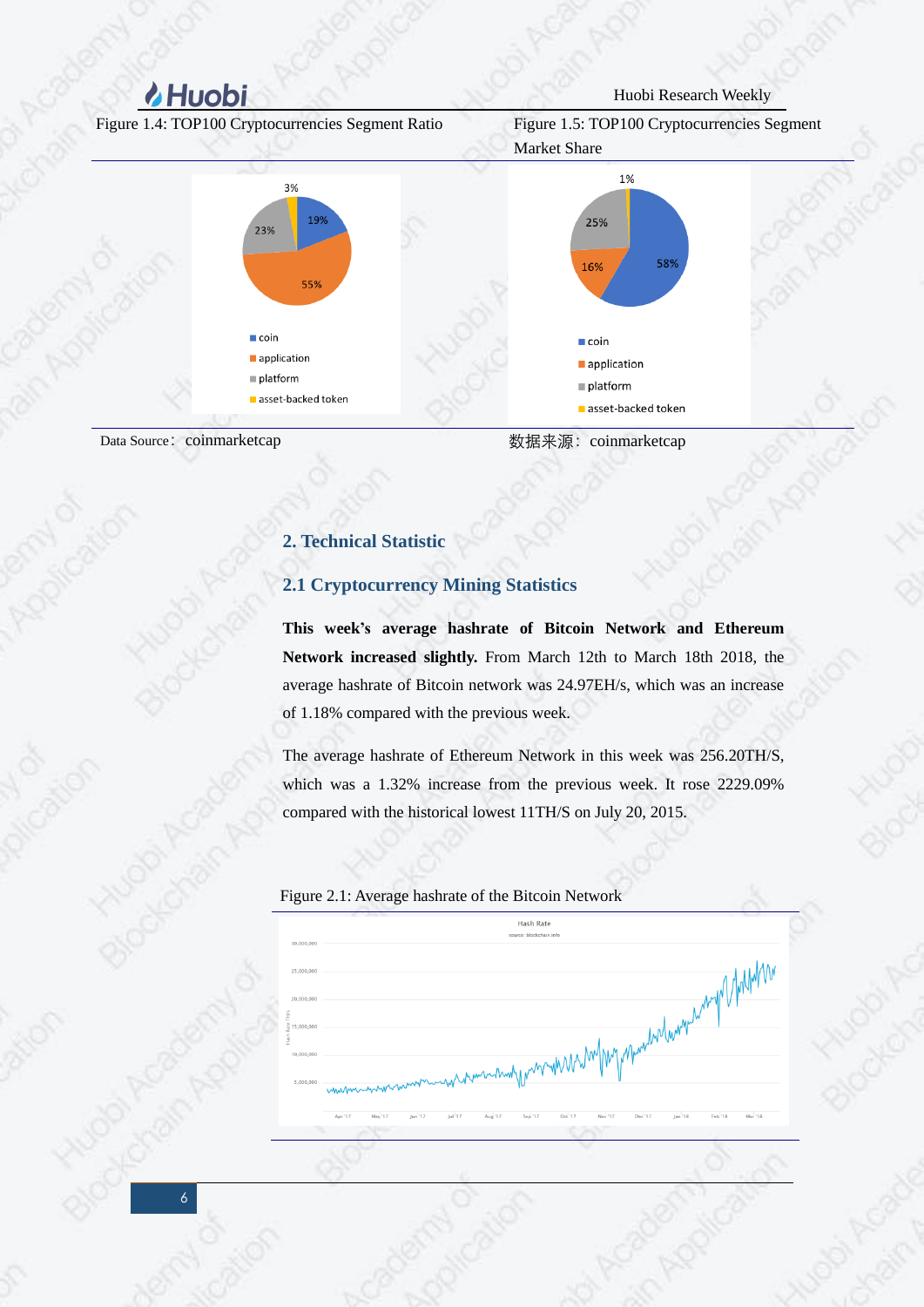Data Source: blockchain.info



Data Source: etherchain

**Mining difficulty gradually increased.** From March 12 to March 18 2018, the average mining difficulty of Bitcoin Network was 3.46T. BTC.com predicts that the mining difficulty in the following week will be 3.66T, which is an increase of 5.83% from the previous week. The average mining difficulty of Ethereum this week was 3.21P, an increase of 1.38% from the previous week.



Figure 2.3: Mining difficulty of the Bitcoin Network Figure 2.4: Daily average difficulty of the Ethereum **Network** 

*MHuobi* 





Data Source: BTC.com Data Source: etherchain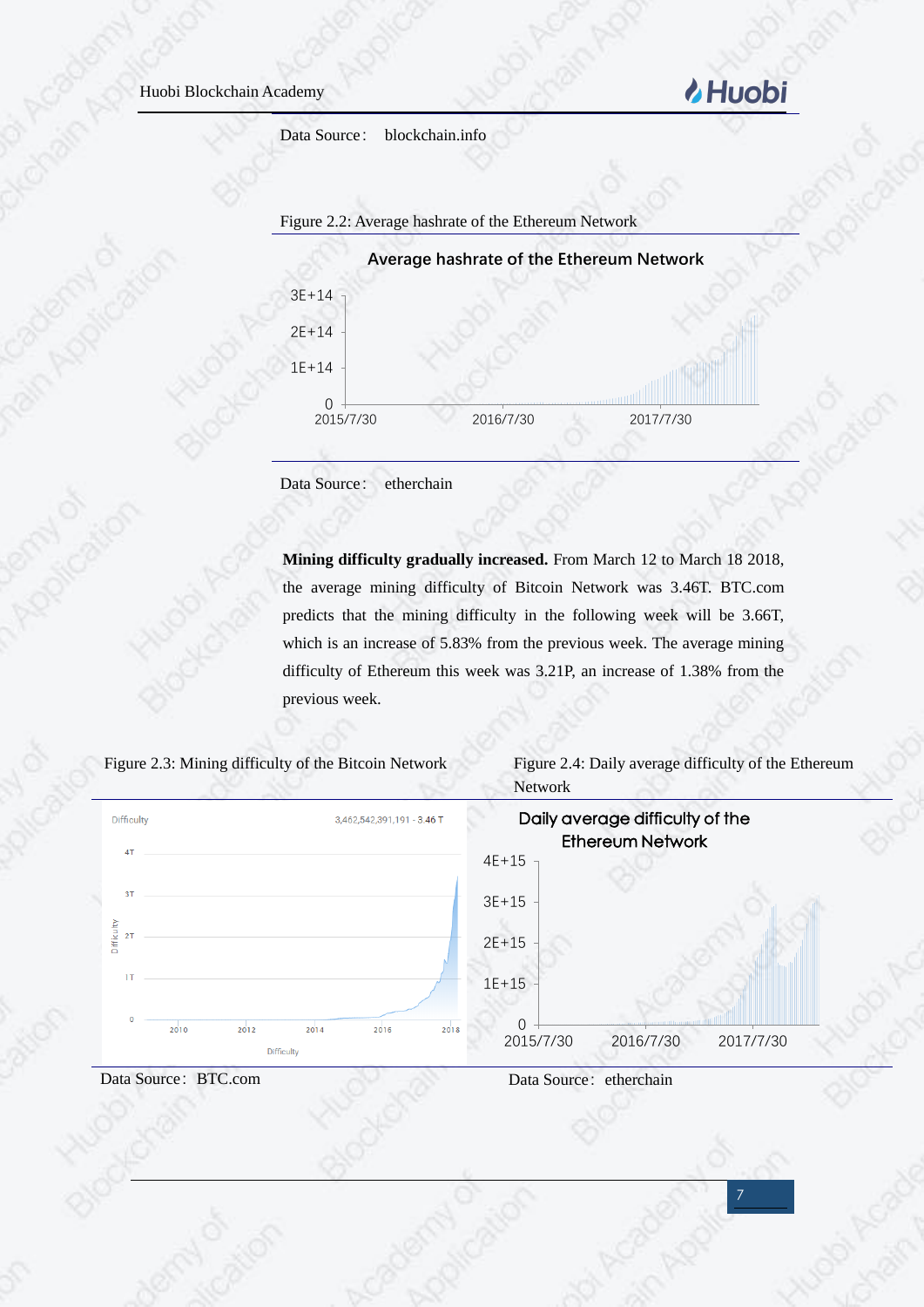**The pool distribution stayed stable, with BTC.com accounting for a decrease of 2.2 %**(**from 27% to 24.8%**)**.** From March 12th to March 18th 2018, the number of Bitcoin Network blocks mined over the past week was 1,086, which was an increase of 0.75% from the previous week, among which the top five pools were BTC.com, AntPool, ViaBTC, SlushPool and BTC.top, with 265, 171, 125, 119 and 87, respectively, accounting for 24.8%, 16.0%, 11.7%, 11.1%, and 8.2%. Furthermore, the hashrate of these five pools were 6.20 EH/s、4.00EH/s、2.92 EH/s、2.78 EH/s and 2.03 EH/s, respectively. The pool distribution remained basically unchanged this week, and the share of BTC.com, which ranks first, decreased by 2.2%.





Data Source: BTC.com

**The block mining reward of Bitcoin decreased slightly, and daily mining reward of Ethereum has decreased in recent nine weeks.** From March 12, 2018 to March 18, 2018, the total mining reward for the Bitcoin network was 244.27BTC, down 8.50% from the previous week. The sum of average miners' revenue as a percentage of block reward was 1.84%, which was a decrease of 8.92% compared to the previous week.

Average daily mining reward of Ethereum in this week was 20,350 ETH,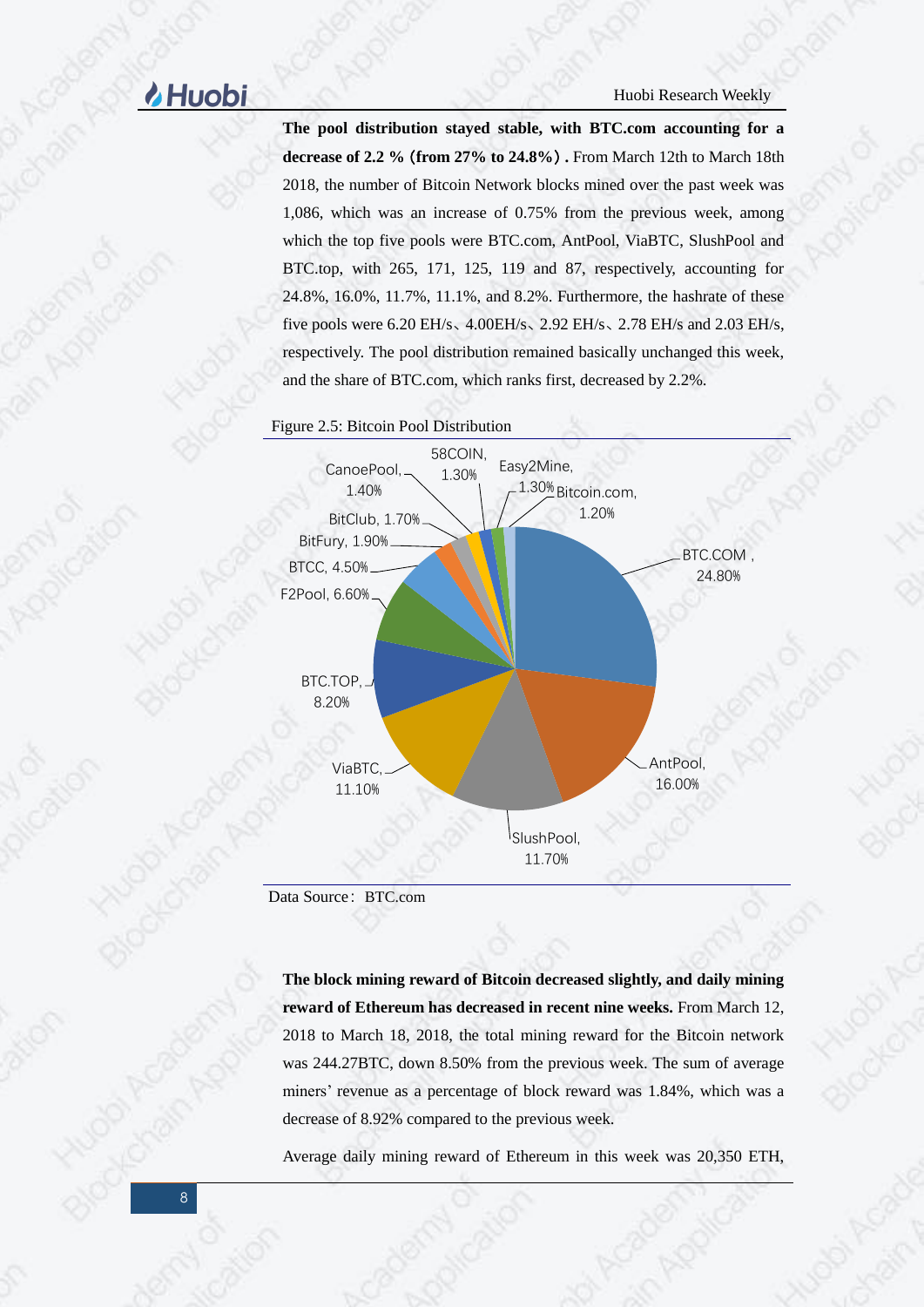# *MHuobi*

which is 0.73% lower than last week. It was 34.03% higher than the historical lowest 15183ETH on September 29, 2017 and 48.24% lower than the historical highest value 39316ETH which was recorded on July 30, 2017. Daily mining rewards of Ethereum have remained basically unchanged, which slightly decreased from nine week ago.





Data Source: etherchain

### <span id="page-8-0"></span>**2.2 Activity Statistic**

**The average transactions and the block size of Bitcoin Network and Ethereum Network both decrease.** According to the blockchain.info, from March 12th to March 18th, the average transactions of blocks in Bitcoin Network this week was 1213.57, which was a decrease of 2.43% from the previous week. The average size of each block was 0.75Mbs, which was a decrease of 26.44% from last week.

According to the etherchain data, the average transactions of blocks in Ethereum Network was 113.27, which was a reduction of 2.87% from last week. The average size of a trading block is 20071.96 bytes, which was a decrease of 4.4% from last week. It was 3389.55% higher than the lowest 575.2bytes on August 1, 2015 and a decrease of 40.41% from the peak of 33683.8bytes on January 4, 2018.

Figure 2.7: Average block size of Ethereum Network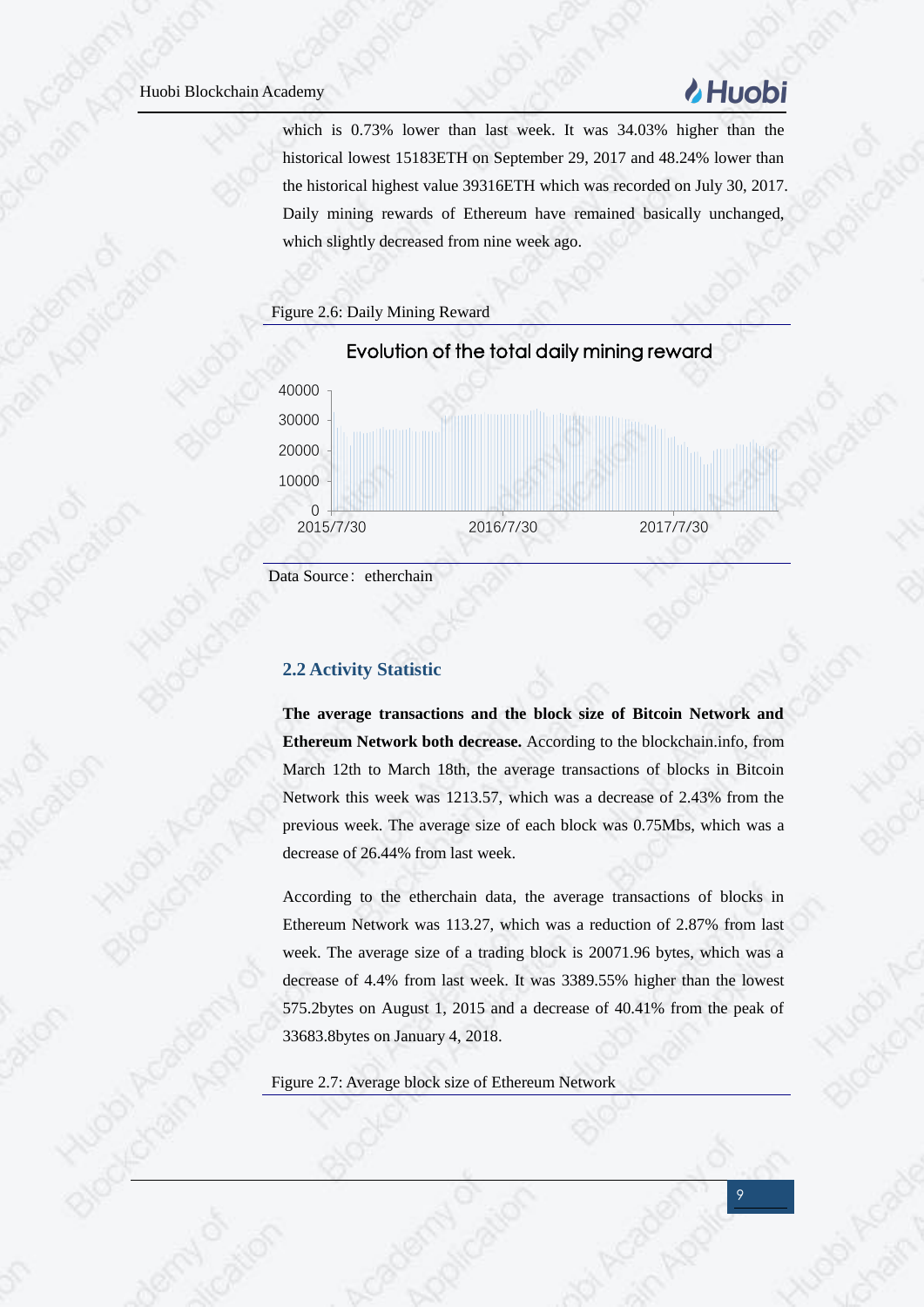# **A** Huobi Neekly



Data Source: etherchain

**The number of active miners from Ethereum Network maintained stable.** From March 12th to March 18th 2018, the number of active miners in Ethereum was 361, which increased 5.56% from the previous week. In recent weeks, the number of active miners may remain fixed.

Figure 2.8: Number of active miners in Ethereum



Data Source: etherchain

**The reachable node of Bitcoin Network continued to rise. However, the number of reachable nodes in Ethereum Network continuously decreased.** As of March 18 2018, the reachable bitnodes was 12108, which rose by 0.3% last week. There were 2699 nodes in the U.S, 2155 nodes in China and 1975 nodes in Germany, accounting for 22.3%, 17.8% and 16.3% respectively.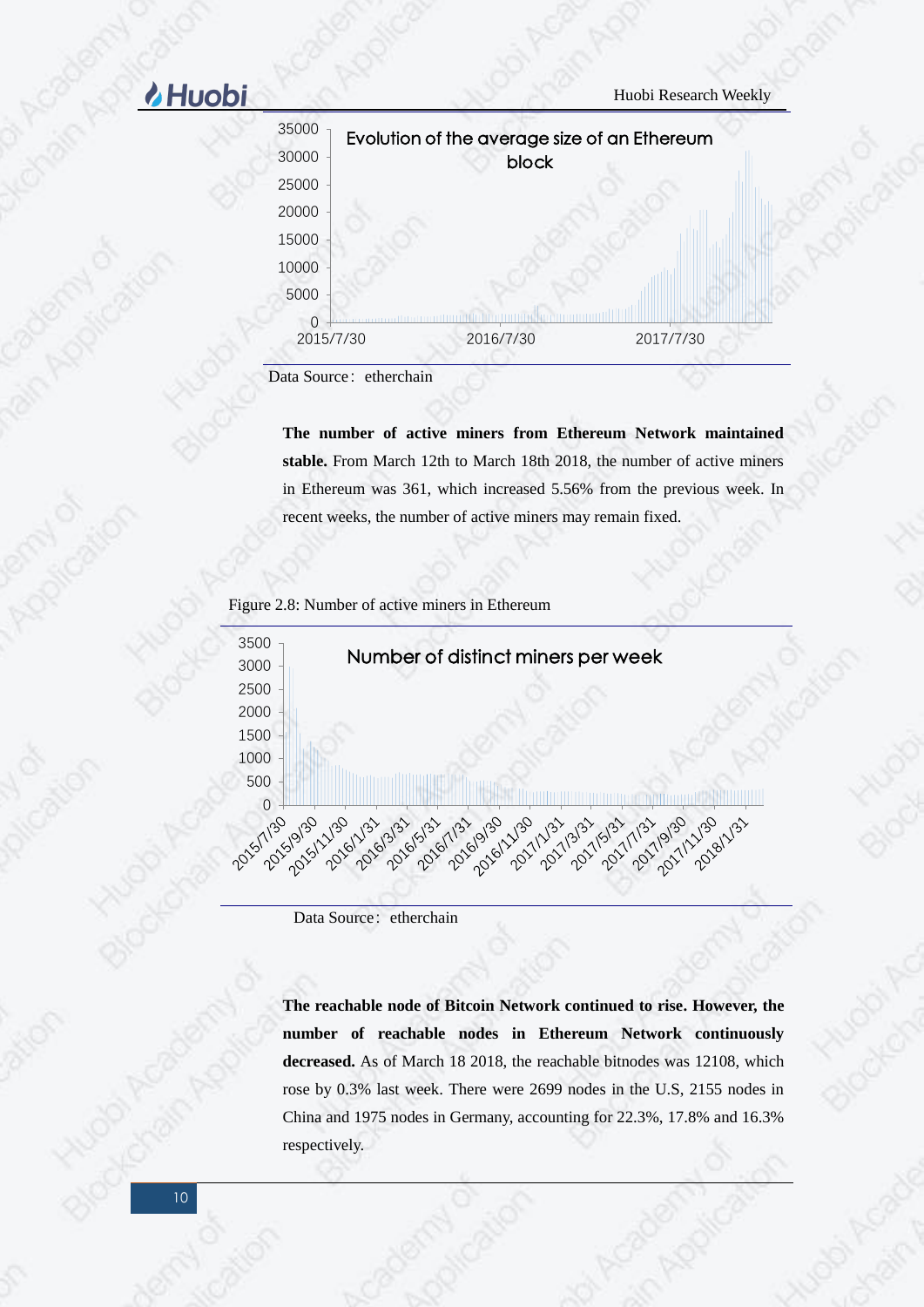# **& Huobi**

The number of reachable nodes in the Ethereum was 16,187, which was decreased by 4.18% from last week, with 5507 nodes in the U.S, 1878 nodes in China and 960 nodes in the Russian Federation, accounting for 34.02%, 11.60%, and 5.93% respectively. In terms of the number of reachable nodes, most of the nodes are distributed in countries such as the United States, China and Germany.

|                | Table 2.1: Global bitcoin nodes distribution |              |                | Table 2.2: Global ethernodes distribution |               |
|----------------|----------------------------------------------|--------------|----------------|-------------------------------------------|---------------|
| <b>RANK</b>    | <b>COUNTRY</b>                               | <b>NODES</b> | <b>RANK</b>    | <b>COUNTRY</b>                            | <b>NODES</b>  |
|                | <b>United States</b>                         | 2699 (22.3%) | п              | <b>United States</b>                      | 5507(34.02%)  |
| 2              | China                                        | 2155 (17.8%) | 2              | China                                     | 1878 (11.60%) |
| 3              | Germany                                      | 1975 (16.3%) | 3              | Russian                                   | 960 (5.93%)   |
|                |                                              |              |                | Federation                                |               |
| $\overline{4}$ | France                                       | 688 (5.7%)   | $\overline{4}$ | Germany                                   | 919 (5.68%)   |
| 5              | <b>Netherlands</b>                           | 498 (4.1%)   | 5              | Canada                                    | 871 (5.38%)   |
| 6              | United                                       | 416 (3.4%)   | 6              | United                                    | 609(3.76%)    |
|                | Kingdom                                      |              |                | Kingdom                                   |               |
|                | Canada                                       | 407 (3.4%)   |                | Netherlands                               | 412 (2.55%)   |
| 8              | Russia                                       | 387 (3.2%)   | 8              | France                                    | 406 (2.51%)   |
| 9              | Other                                        | 2883(23.8%)  | 9              | Korea                                     | 352 (2.17%)   |
|                |                                              |              | 10             | Ukraine                                   | 301 (1.86%)   |

Data Source:: bitnodes Data Source: ethernodes

**TRX was the most active code last week.** From March 11th to March 17th 2018, TRX performed with 166 commits, which was the most active in github codes, and there was a 31.4% decrease from last week. NULS ranked second with 123 commits, which increased by 24.24% from the previous period. The rest of the codes includes EOS; KMD performed better than last week, but NAS, GNT, and other codes were in the decline stage.

Figure 2.9: Github commit based on most popular repo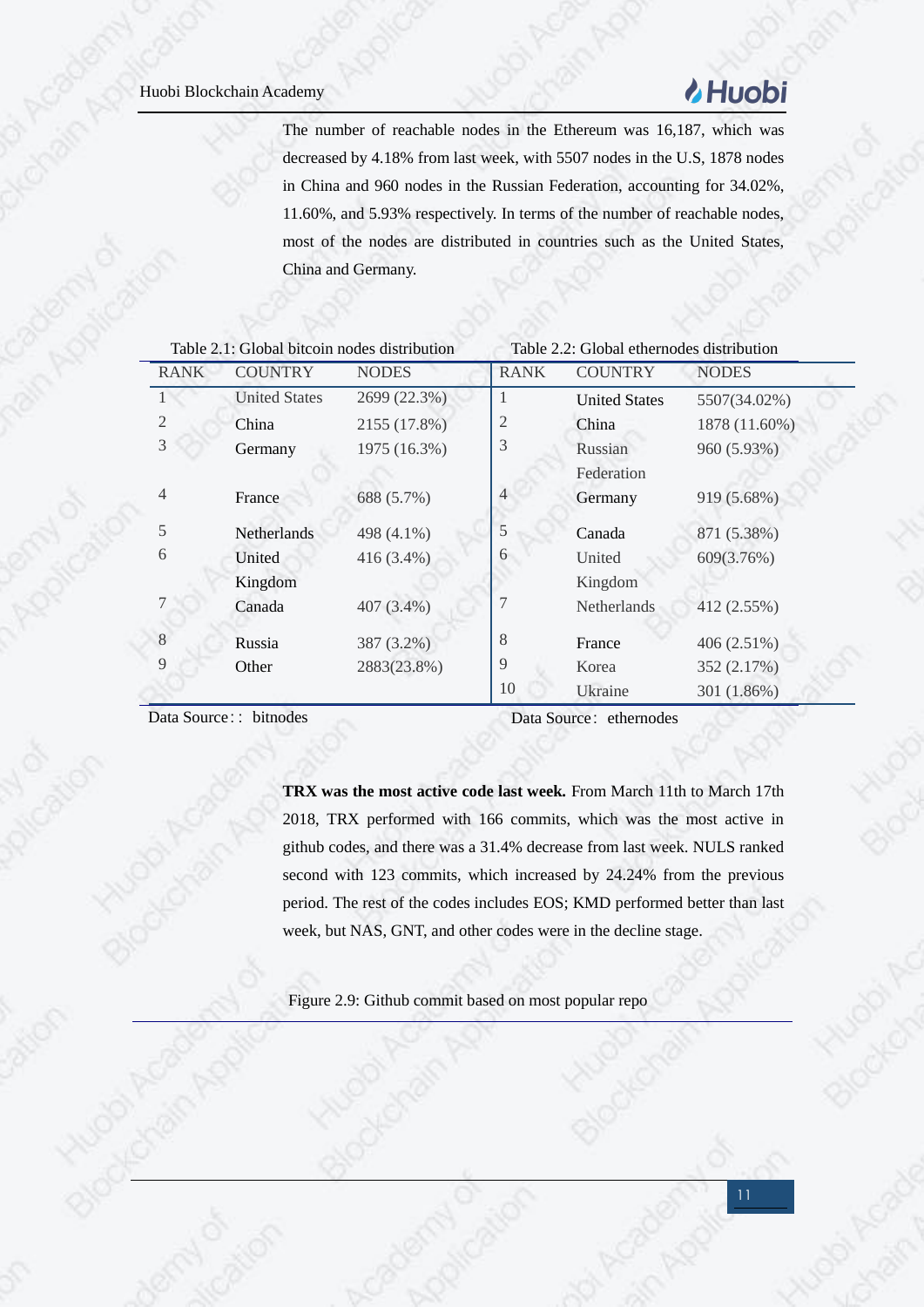

<span id="page-11-0"></span>Data Source: cryptomiso

### **3. Weekly Blockchain News Review**

### <span id="page-11-1"></span>**3.1 Global Policies**

### **1. French Financial Regulator Proposes New Authorization System and Recognizes ICO as a Legal Investment Method**

The French Ministry for the Economy and Finance confirmed that the regulatory framework proposed by the AMF would recognize ICOs as a legitimate means of investment. The Ministry noted that preliminary consultations with stakeholders and associations are necessary. The new regulatory framework for ICOs would establish an authorization system for issuers to receive a license from the AMF. According to the AMF, ICOs operating without a license would not be banned. Instead, a licensed ICO means that the token issuer must provide a certain set of guarantees to investors regarding the usage of raised funds.

### Source:

https://cointelegraph.com/news/french-financial-regulator-to-introduce-fram ework-legitimizing-icos-in-policy-u-turn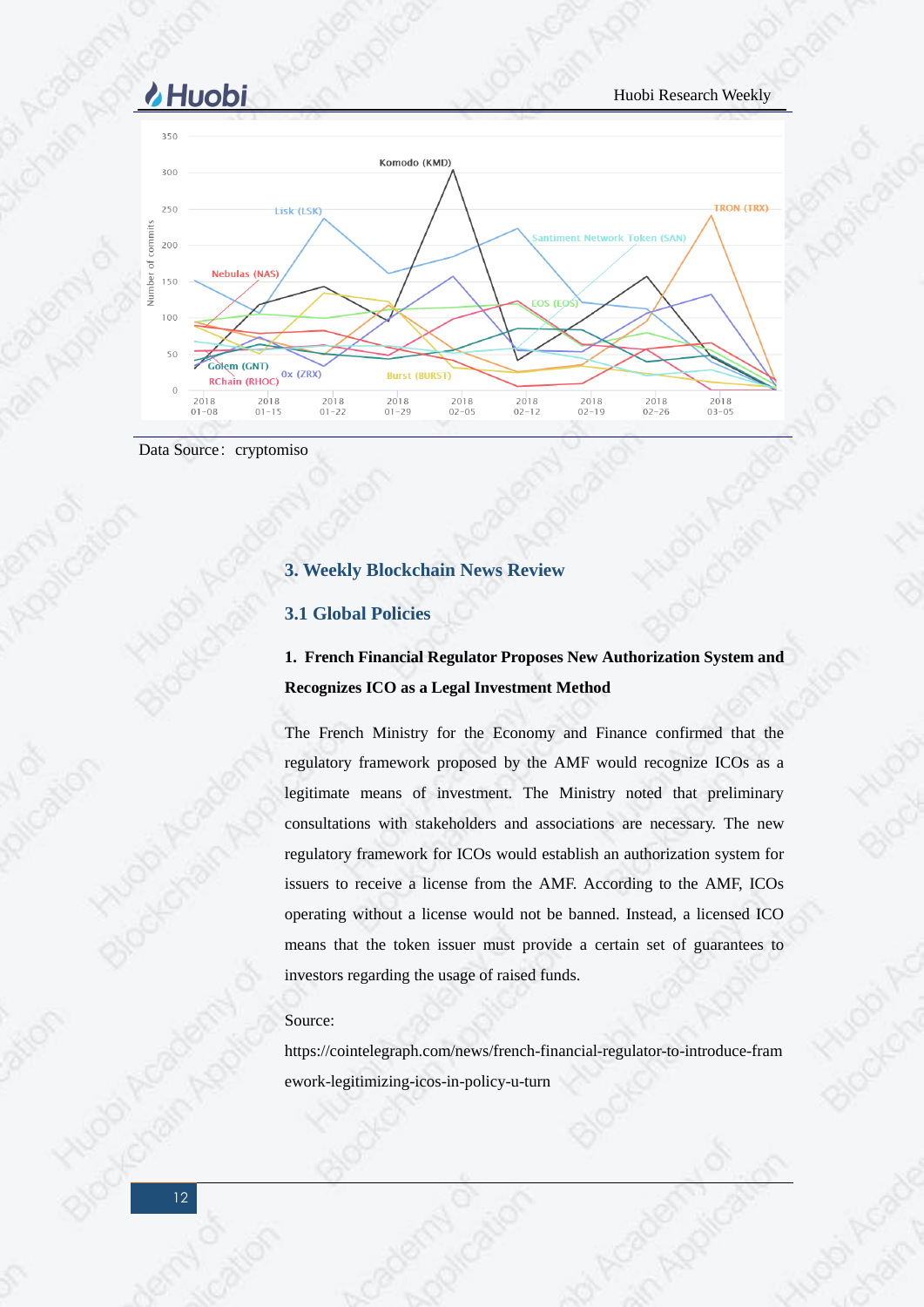# **Huobi**

### **2. Crypto Featured for First Time in US Congress Economic Report**

The 2018 Joint Economic Report - an assessment of the nation's economic status and recommendations for the upcoming year - notably includes an entire section dedicated to cryptocurrencies and blockchain. The report's authors recommend that lawmakers and the public become more familiar with both cryptocurrencies and the underlying blockchain technology, due to its "wide range of applications in the future." Policymakers, regulators, and entrepreneurs should continue to work together to ensure developers can deploy these new blockchain technologies quickly and in a manner that protects Americans from fraud, theft, and abuse, while ensuring compliance with relevant regulation. It adds that "regulators should continue to coordinate among each other to guarantee coherent policy frameworks, definitions, and jurisdiction," concluding that government agencies "at all levels should consider and examine new uses for this technology."

### Source:

https://www.coindesk.com/crypto-featured-first-time-us-congress-economic -report/

### **3. Thailand Begins Legal Process to Regulate and Tax Cryptocurrency**

The cabinet of Thailand has principally approved two royal decree drafts aimed at regulating cryptocurrency transactions and imposing taxes on capital gains from crypto investments. The newly proposed law isn't meant to prohibit cryptocurrencies and their usage, nor ICOs. Instead, the law proposing regulation is meant to safeguard adopters invested in cryptocurrencies. The drafts will also be formally reviewed and discussed by the country's financial authorities including the Finance Ministry, the Bank of Thailand, the Securities and Exchange Commission, and the Anti-Money laundering Office – jointly with the Council of State – as early as next week, as assigned by the cabinet.

### Source:

https://www.ccn.com/thailand-begins-legal-process-regulate-tax-cryptocurre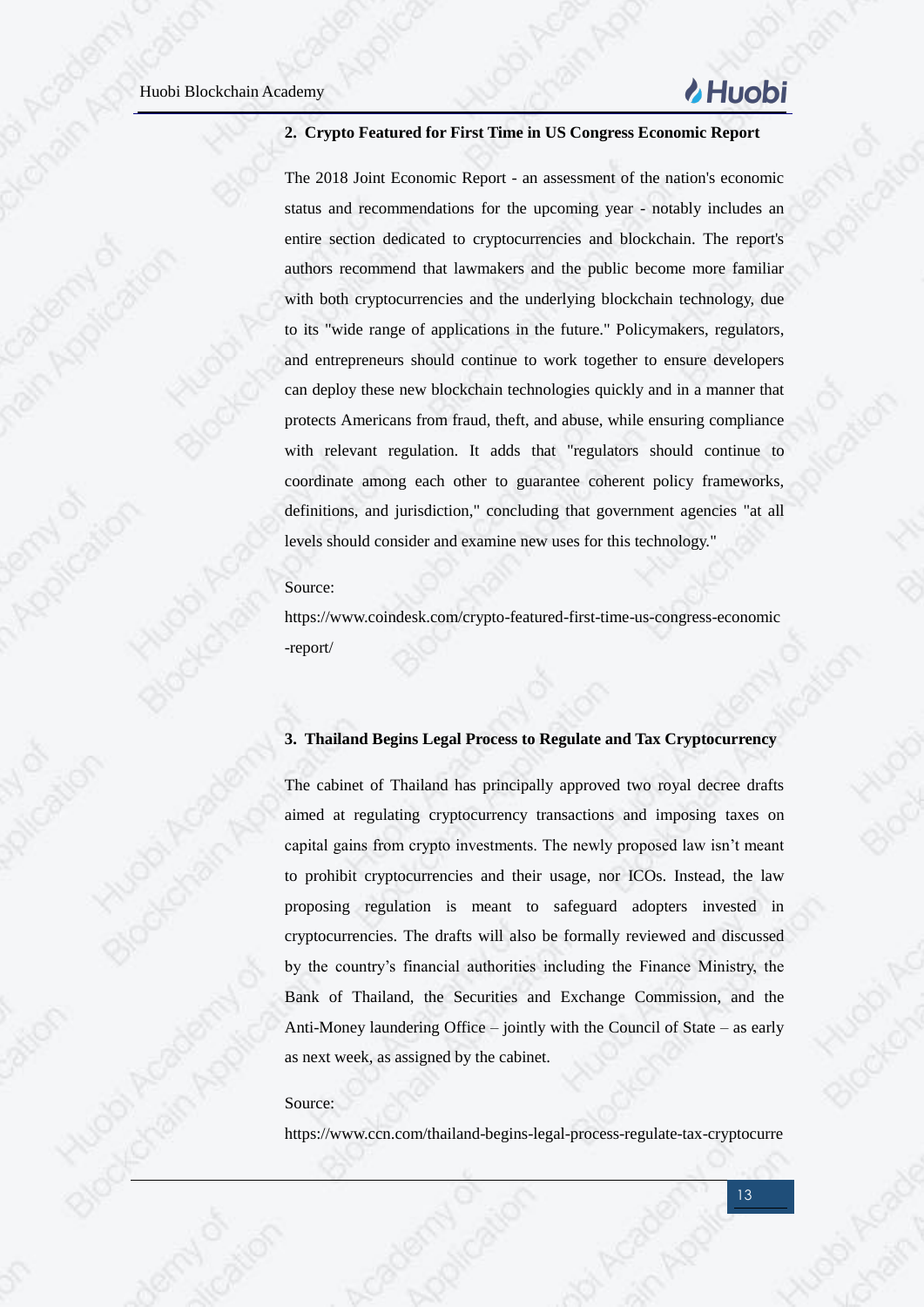# **Huobi** Research Weekly

ncy/

### **4. Japan, France & Germany to Ask G20 For Help Regulating Bitcoin**

Japan, France and Germany are set to put forth joint proposals calling for strict regulation of the cryptocurrency market. The proposals are said to focus on preventing money laundering and the financing of terrorism, in addition to consumer protection. Rules will also be proposed which prevent banks from holding cryptocurrency.

Source: http://bitcoinist.com/japan-france-germany-g20-regulate-bitcoin/

### **5. Ukraine to Legalize Crypto Mining as Economic Activity**

The government in Kiev has taken concrete steps to legalize cryptocurrency mining. Ukraine's Minister of Economy has ordered several ministries, agencies, and the National Bank to prepare the documents necessary to include mining in the state register of economic activities. The ministries of economy, finance, justice, energy, the agency responsible for the e-government and the Ukrainian statistical service, should prepare a draft document to amend the register. The legalizing of the mining industry may not only reduce the outflow of qualified IT professionals from Ukraine but also ease the pressure on the crypto community in the country.

Source:

https://news.bitcoin.com/ukraine-to-legalize-crypto-mining-as-economic-act ivity/

**6. Dutch Finance Minister Urges Multi-National Regulation Of Cryptocurrencies**

Wopke Hoekstra, the Dutch Minister of Finance, has notified the Senate and House of his plans to take action regarding the regulation of cryptocurrencies, which he claims are expanding and in need of better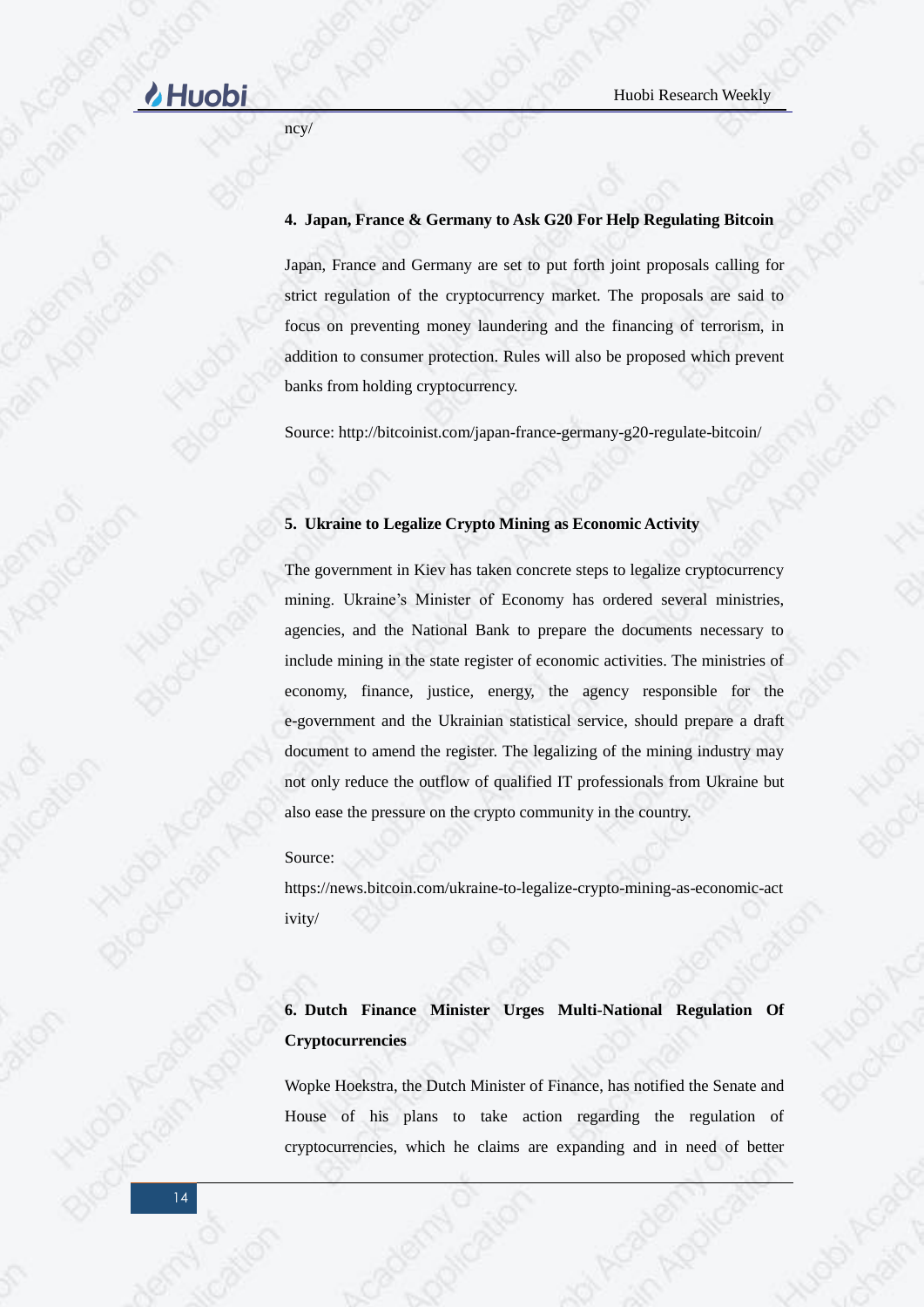# **Huobi**

regulation. Hoekstra will be part of the Financial Action Task Force, an international, intergovernmental task force, which focuses on tackling money laundering and countering the financing of crime and terrorism. This means that the customer due diligence obligations, including the identity of the client, must be determined. In addition, financial institutions must register, comply with reliable and suitable requirements, and report unusual transactions to the national Financial Intelligence Unit. He said he will dedicate himself to a European approach to regulating ICOs, which he noted can be used to finance new products, but are speculative in nature. He will also seek an approach to address derivative products such as futures and binary options.

### Source:

https://www.ccn.com/dutch-finance-minister-urges-multi-national-regulatio n-of-cryptocurrencies/

### **7. Singapore Monetary Authority: Technology is not guilty, encrypted tokens can be currency**

At the Money2020 conference this year, the president of the Monetary Authority of Singapore (MAS) gave his opinion on cryptocurrencies. The MAS chose not to directly monitor encrypted tokens. The MAS will pay close attention to activities related to encrypted tokens and assess the different risks posed by such activities. At the same time, the MAS is considering whether to make a reasonable regulatory response, and must ensure that innovation will not be affected. Regarding the encrypted tokens, the MAS's main concerns are financial stability, money laundering, investor protection, and market mechanism. The regulatory authorities and the cryptocurrency industry must work together to ensure that bad currencies do not take root. The birth of the new generation of encrypted tokens uses the potential of blockchain technology to benefit the society, while also reducing the risks posed by today's tokens.

Source: http://www.8btc.com/mas-crypto-token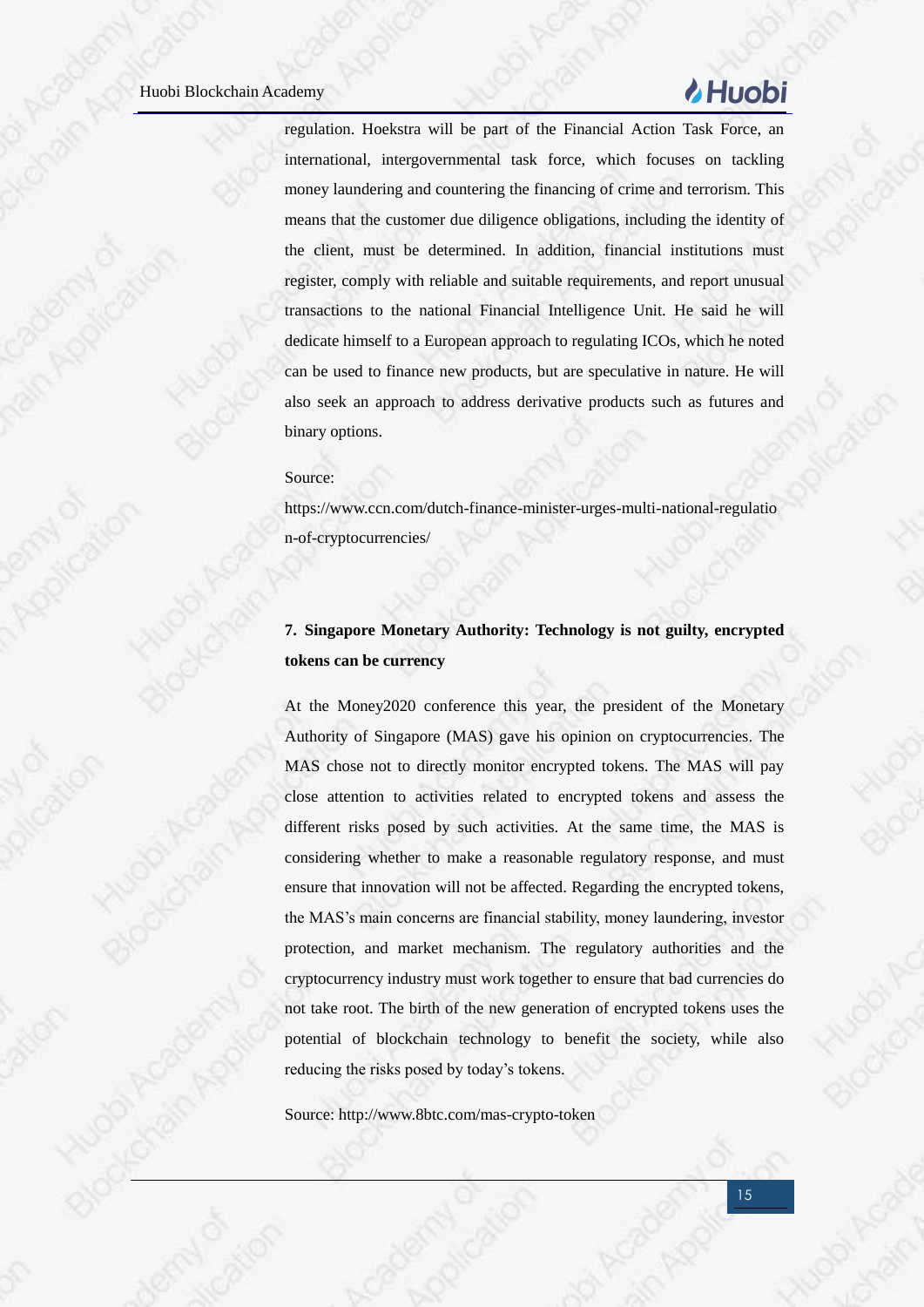### **8. U.S. House Subcommittee Hearing Discussed ICO and Cryptocurrency Again**

Recently, the U.S. House Capital Markets, Securities, and Investment Subcommittee hearing was held as scheduled to discuss cryptocurrencies, initial coin offerings (ICOs), and whether the current regulatory framework adequately protects investors. Huizenga was speaking to a group of academics and cryptocurrency industry representatives who had testified before the subcommittee, largely arguing that regulators need to clarify the legal status of cryptoassets to help entrepreneurs innovate while remaining compliant with federal rules. This hearing largely served as a way to introduce lawmakers to the regulatory and operational climate in the nascent cryptcoasset space, particularly in regard to ICOs.

### Source:

https://www.ccn.com/us-congress-debates-icos-cryptocurrency-regulation-in -house-subommittee-hearing/

### **9. EU Official: No Legal Basis to Ban or Limit Bitcoin Mining**

The European Commission has confirmed that it is paying attention to concerns about rising electricity consumption for cryptocurrency mining in the European Union, according to European Commissioner Mariya Gabriel, who oversees digital economy and society. There is currently no legal basis to prevent or limit energy consumed within the EU, the statement noted. The cryptocurrency mining business model is based on delivering a high valuation of cryptocurrencies, the statement noted. The increasing electricity consumption and cost is likely to modify the value of and demand for cryptocurrencies. It is important to keep in mind that many promising applications of blockchain technology do not have extensive need for processing power.

Source: http://www.8btc.com/european-commission-watching-energy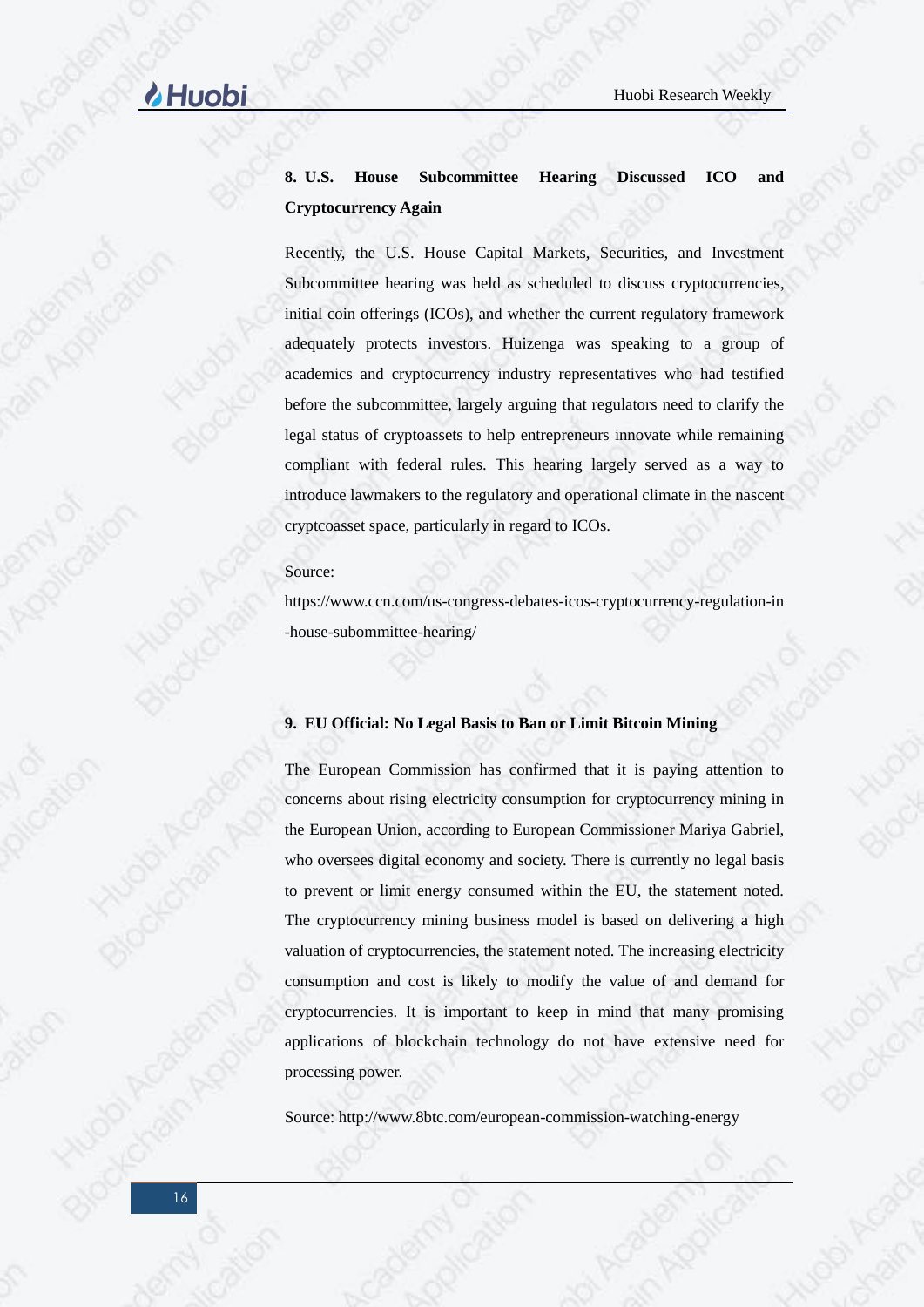### <span id="page-16-0"></span>**3.2 Technology Development**

**1. Intel applied for digital copyright patents under blockchain technology**

Intel applied for a patent application from the U.S. Patent and Trademark Office recently. It is stated that they have found a way to download, edit and store digital images by using blockchains. Intel claimed that the patent can be used to assist in recording and verifying digital content related to copyright protection, such as indicating the content creation time, detecting duplication and modification of content.

Source: http://www.sohu.com/a/225828892\_115060

### **2. Lightning-network Announced Their First Lightning Mainnet Release, lnd 0.4-beta!**

The lightning-network announced their first lightning mainnet release via blog recently. Currently lnd 0.4 supports the Bitcoin Core client, and the financial coordination through smart contracts can also be achieved. It has removed the support for now-obsolete P2PKH addresses but favoring the native Segwit. In the future, they aim to achieve the following functions: 1. Protect the security of Lightning network users' assets by backing up and monitoring of invalid channel transactions; 2. Achieve atomic-level multi-path payment that allowing large-scale lightning network transactions to be split into a series of small transactions; 3. Launch the desktop and mobile apps; 4. Route node tools and guides; 5. Achieve cross-chain atomic swaps.

### Source:

https://blog.lightning.engineering/announcement/2018/03/15/lnd-beta.html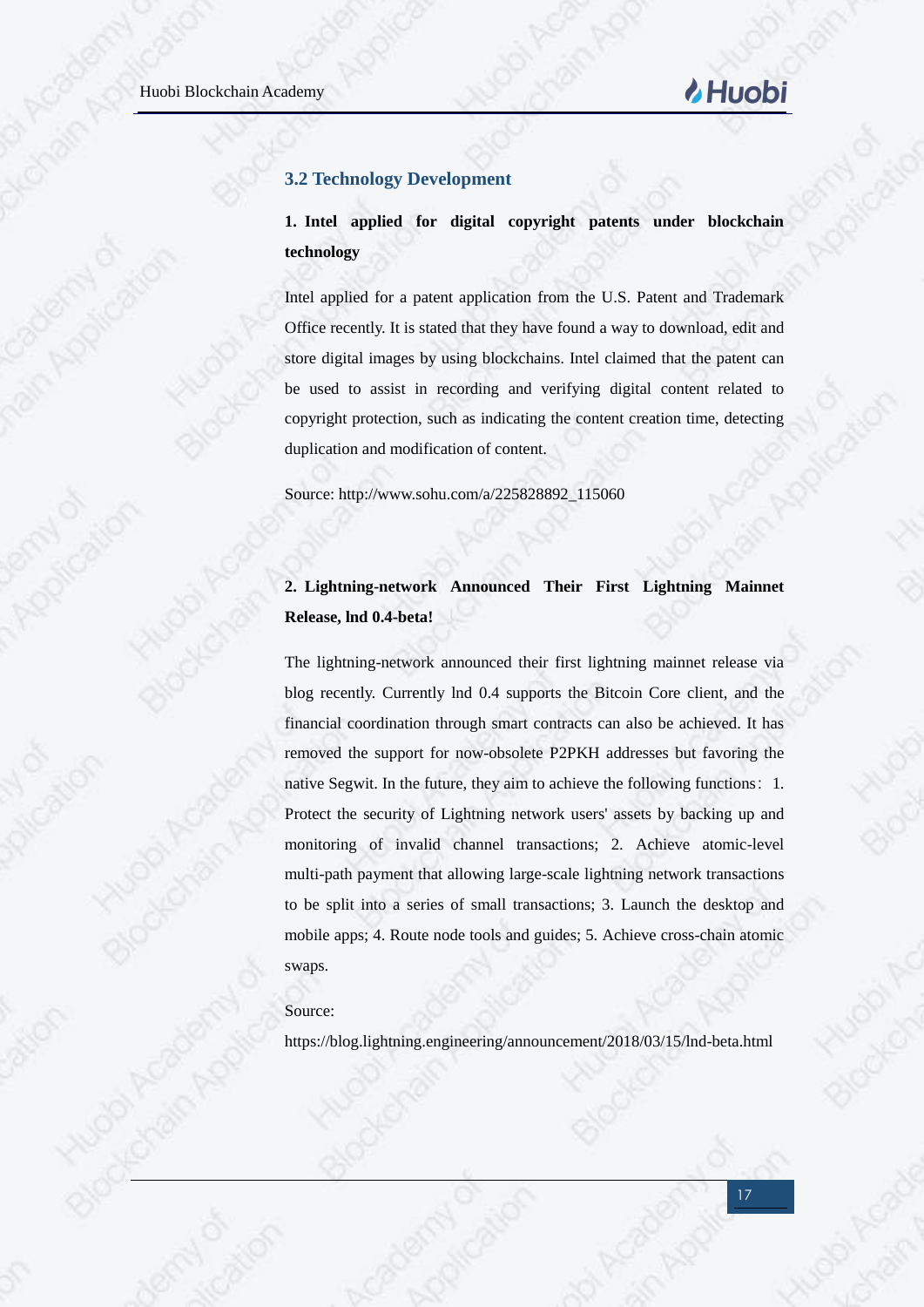### <span id="page-17-0"></span>**3.3 Industrial Application**

**1. Major Canadian Bank Files Patent to Make Credit Scores 'Transparent' Via Blockchain**

The Royal Bank of Canada (RBC), reportedly the country's largest bank, filed a patent for a credit score platform using Blockchain technology this past fall, according to the patent application from the US Patent and Trademark Office released March 15. With distributed ledger technology as described in the patent, customers would be "notified when third party credit checks happen or when the credit score changes." For example, in the case of a missed bill payment that negatively affected their credit score, consumers would be sent a credit alert. With the proposed Blockchain credit score platform, a "helpful visualization" of all of the data involved in determining a credit score would be available, thus "empowering a borrower with credit knowledge.

Source:

https://cointelegraph.com/news/major-canadian-bank-files-patent-to-make-c redit-scores-transparent-via-blockchain

### **2. China Meteorological Administration: The UN uses blockchain technology to tackle climate change**

In order to use blockchain technology to support climate action, the United Nations Framework Convention on Climate Change (UNFCCC) secretariat initiated and facilitated the establishment of the "Climate Chain Alliance." The purpose of the alliance is consistent with the long-term goals of the Paris Agreement, and it is dedicated to using blockchain technology to propose better climate change solutions. Blockchain technology helps to increase the participation and transparency of stakeholders, build confidence in addressing climate change, and provide more innovative solutions to strengthen climate action. Due to the distributed network properties of the blockchain, the monopolistic control of the system can be prevented and the management efficiency in the common actions of the world in responding to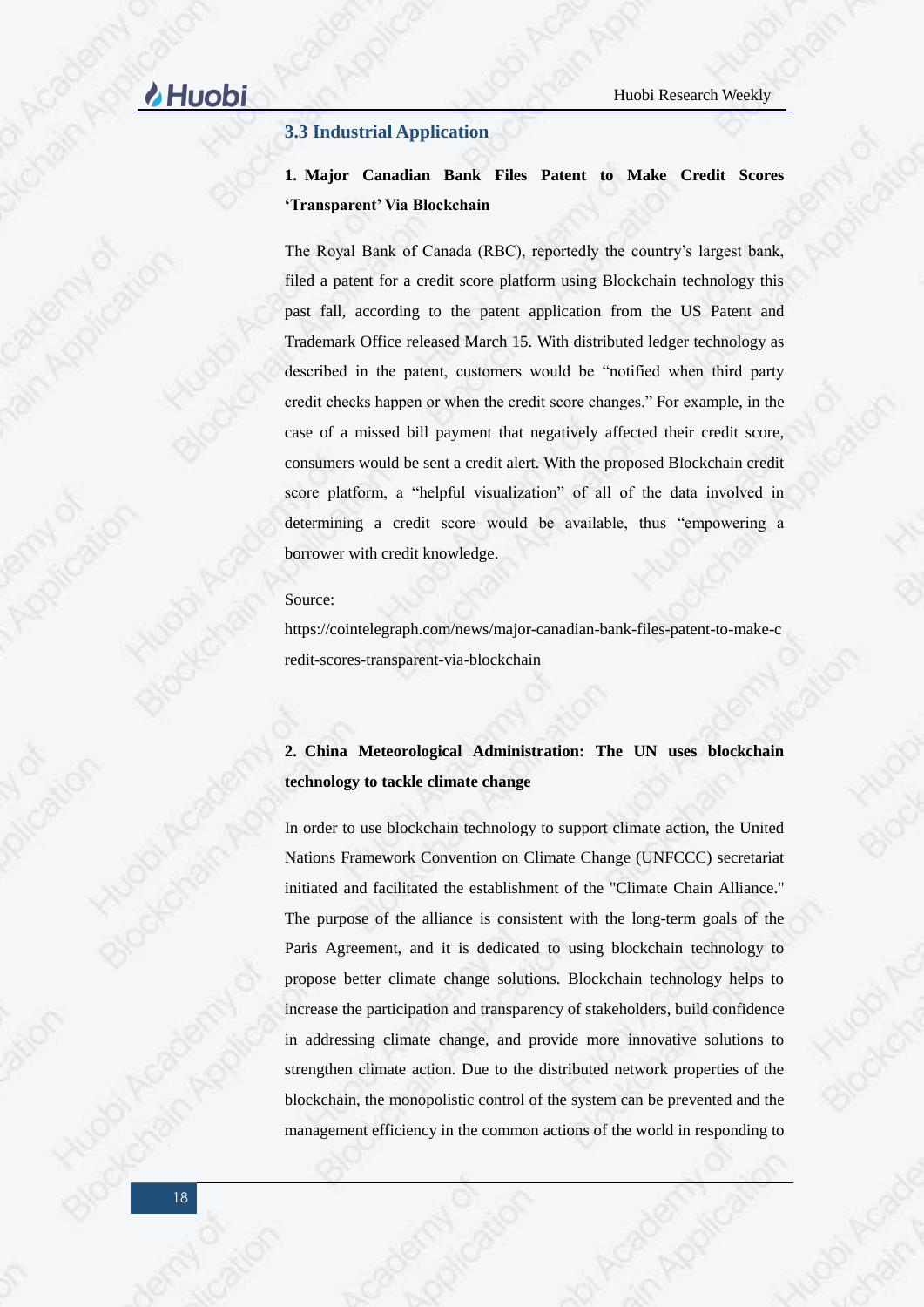

climate change would be improved.

Source:

http://www.cma.gov.cn/2011xwzx/2011xqxkj/qxkjgjqy/201803/t20180315\_ 464181.html

### **3. PwC Reveals Blockchain Analytics Tool for Tracking ICO Tokens**

Major accounting firm, Pricewaterhouse Coopers (PwC), has announced that it is currently trialing a blockchain analytics tool designed to trade digital tokens from launch. PwC has stated that the new analytics tool will allow token issuers to track the circulation of a cryptocurrency once launched, which allows the company to take measures to prevent its use in illicit transactions.

### Source:

https://news.bitcoin.com/pwc-reveals-blockchain-analytics-tool-tracking-ico -tokens/

### **4. Japan's Third Largest Utility Tests Bitcoin on Lightning**

It is reported that Chubu Electric Power Co. has entered into a proof-of-concept with local bitcoin and Internet of Things (IoT) startup Nayuta, one that finds it exploring how bitcoin payments can be made via the Lightning Network, an in-development protocol that promises to cut costs for bitcoin users. The test is part of the company's "market research" into how bitcoin could power its IoT needs, though Hidehiro Ichikawa (Chubu Electric Power Co. senior manager) noted it doesn't yet have any official plans to accept Lightning payments from customers.

### Source:

https://www.coindesk.com/japans-third-largest-electric-provider-testing-bitc oin-lightning/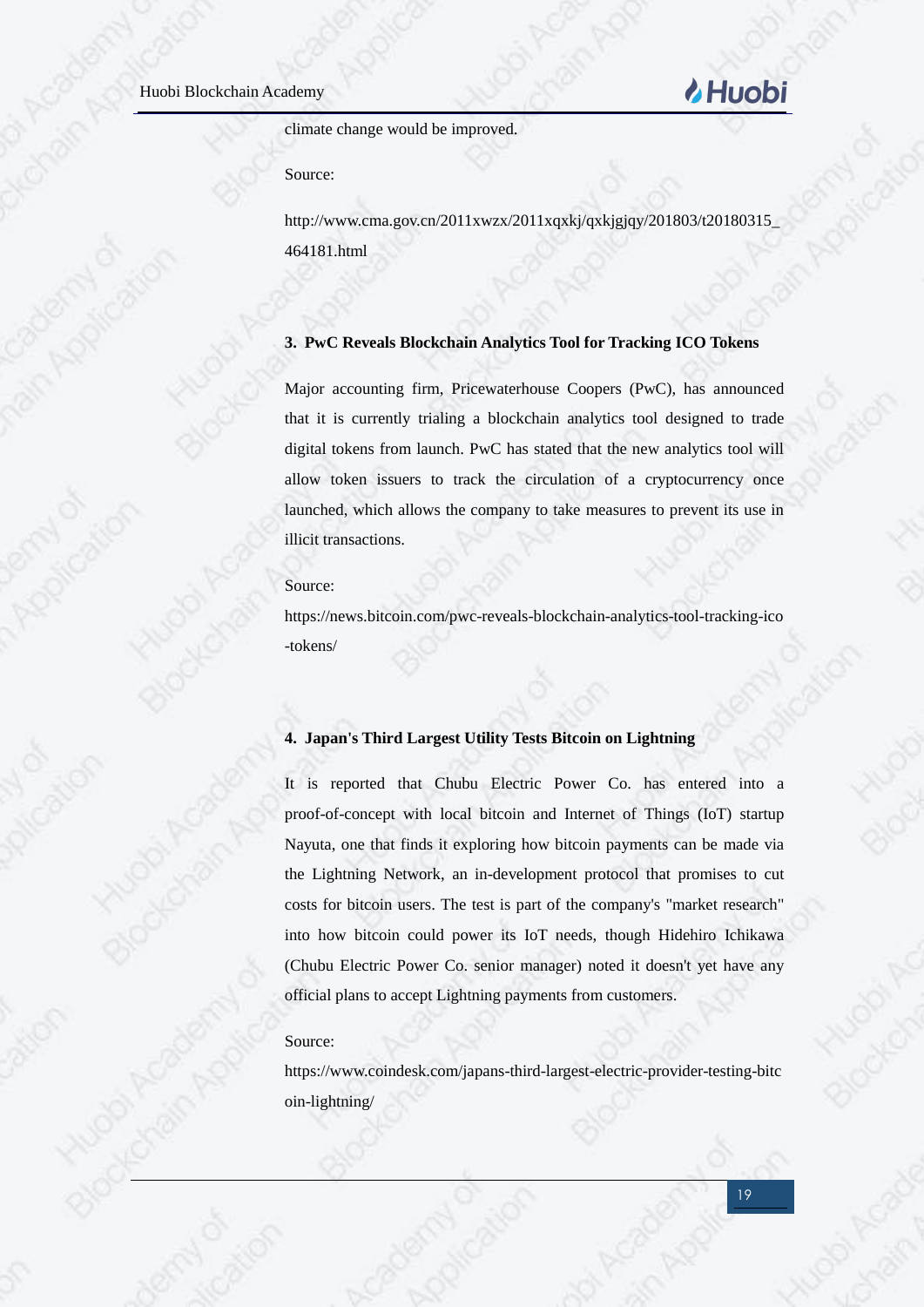### **5. DHL, Accenture Reveal Blockchain Prototype To Tackle Pharmaceutical 'Tampering'**

Logistics giant DHL announced it had partnered with Accenture and created a Blockchain-based supply chain prototype, as of March 12. The release reports DHL and Accenture created a blockchain-based serialization prototype with nodes in six geographies to track pharmaceuticals across the supply chain. The ledger tracking these medicines may be shared with stakeholders, including manufacturers, warehouses, distributors, pharmacies, hospitals, and doctors. Lab-simulations show how the blockchain could handle more than seven billion unique serial numbers and 1,500 transactions per second. By utilizing the inherent irrefutability within blockchain technologies, we can make great strides in highlighting tampering, reducing the risk of counterfeits and actually saving lives.

### Source:

[https://cointelegraph.com/news/dhl-accenture-reveal-blockchain-prototype-t](https://cointelegraph.com/news/dhl-accenture-reveal-blockchain-prototype-to-tackle-pharmaceutical-tampering) [o-tackle-pharmaceutical-tampering](https://cointelegraph.com/news/dhl-accenture-reveal-blockchain-prototype-to-tackle-pharmaceutical-tampering)

### <span id="page-19-0"></span>**4. New Digital Assets this Week**

There are 98 new digital asset projects that completed public financing this week. Judging from the registered address, 69 asset projects were collected with registered address information, and the countries with the largest number of projects are the United States, the United Kingdom, Russia, and Estonia. The United States has 18 projects, accounting for 26.0% of the total. Followed by the United Kingdom, Russia and Estonia, respectively, with 6, 5, 5 projects, each accounting for 8.7%, 7.2% and 7,2%, the remaining 19 countries or regions accounted for 49%. Judging from the types of projects, 78 asset projects have been clearly categorized. The largest asset class is blockchain finance, which includes 31 of the projects, accounting for 39.7% of the total. The following are data services, payments, culture and entertainment, exchanges, and healthcare, accounting for 12.8%, 11.5%, 8.9%, 5.1%, and 3.8% respectively, and the remaining fields each accounts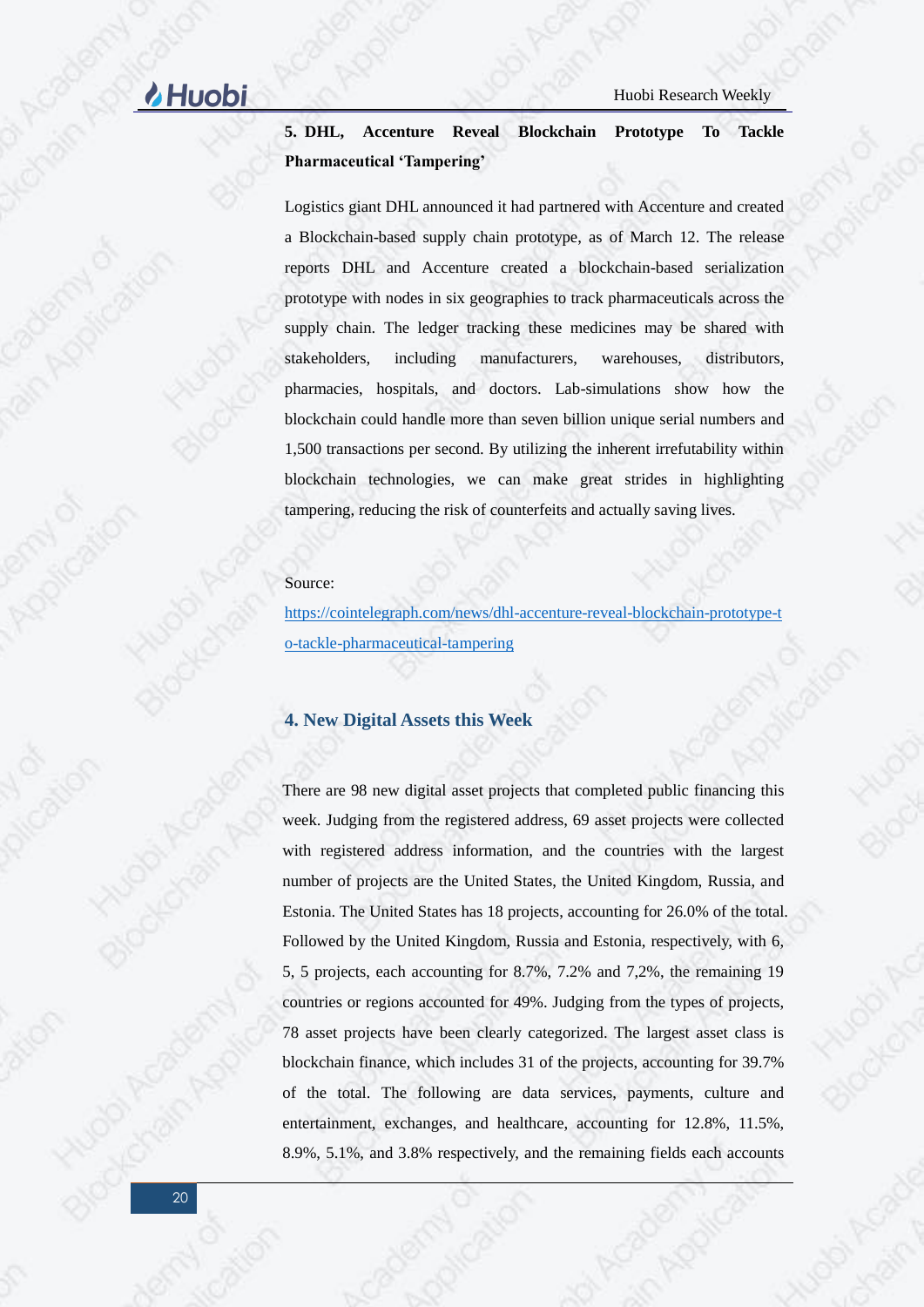# *MHuobi*

for less than 3%. In general, digital assets this week were registered across 23 countries or regions, but concentrated in the United States; project types are mostly application-type, and blockchain finance is the main application area.

| <b>Country</b>       | <b>Introduction</b>                                                                                                                                                                                                                                                               | Sub-classi<br>fication | <b>Closin</b><br>g data | <b>Soft Cap</b> | <b>Actual</b><br><b>Amount</b><br><b>Funded</b> | Price(\$) |
|----------------------|-----------------------------------------------------------------------------------------------------------------------------------------------------------------------------------------------------------------------------------------------------------------------------------|------------------------|-------------------------|-----------------|-------------------------------------------------|-----------|
| UK                   | ZeroEdge.Bet is a unique blockchain<br>based gambling platform offering players<br>0% house edge casino games,<br>commission-less sports betting exchange<br>and an open-source platform for parties<br>who wish to build and operate their own<br>games on the ZeroEdge platform | Blockchain<br>finance  | $Mar-18$                | \$2,500,000     |                                                 | 0.01      |
| <b>SINGA</b><br>PORE | Zebi specializes in Indian big data,<br>providing blockchain based solutions to<br>governments and enterprises to leverage<br>and protect their high value & sensitive<br>data.                                                                                                   | Data service           | $Mar-18$                |                 | \$8,561,100                                     | 0.03      |
|                      | YGGDRASH is a trust-based<br>multi-dimensional blockchains (branches)<br>built with a vision "Digitize everything<br>into reality" and to any and every<br>blockchain network.                                                                                                    |                        | $Mar-18$                |                 | \$40,000,000                                    | 0.01      |
|                      | An enterprise-grade hybrid blockchain<br>technology company focused on<br>international trade and finance.                                                                                                                                                                        | Blockchain<br>finance  | Mar-18                  |                 |                                                 |           |
| <b>USA</b>           |                                                                                                                                                                                                                                                                                   | Blockchain<br>finance  | $Mar-18$                | \$4,000,000     |                                                 | 0.002     |
|                      | A payment application for tickets.                                                                                                                                                                                                                                                | Payment                | $Mar-18$                |                 |                                                 |           |
| Georgia              | VISO is a payment system that combines<br>cryptocurrency and generally accepted<br>payment cards and terminals into a single<br>environment.                                                                                                                                      | Blockchain<br>finance  | $Mar-18$                |                 |                                                 | 0.10      |
|                      |                                                                                                                                                                                                                                                                                   |                        |                         |                 |                                                 |           |

### Table 4.1: ICOs closed this week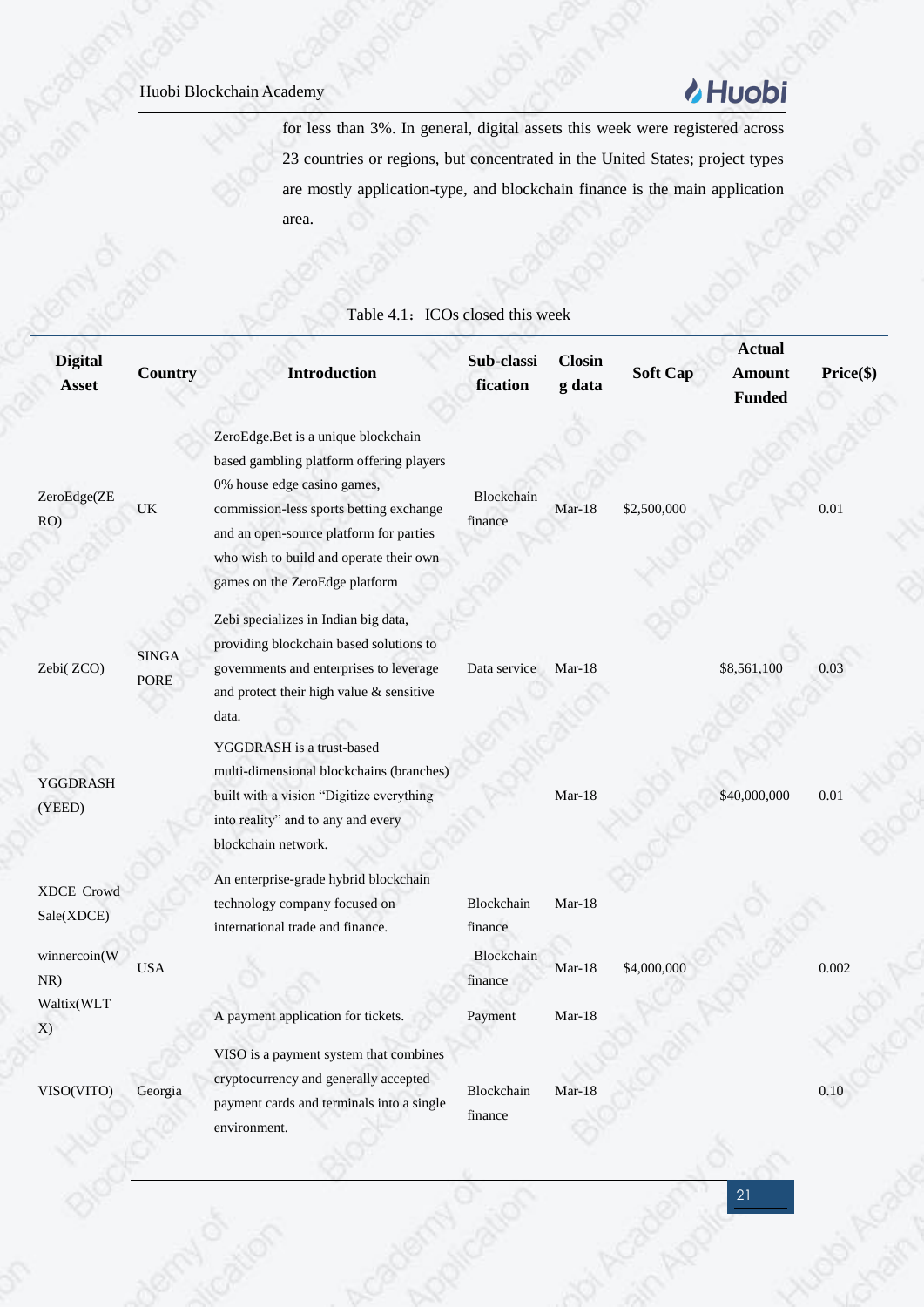# Muobi Research Weekly

|                                 |                                     | An integrated digital identity and                                                                                                                                                                                                                                                                                                                      |                       |          |                |             |      |
|---------------------------------|-------------------------------------|---------------------------------------------------------------------------------------------------------------------------------------------------------------------------------------------------------------------------------------------------------------------------------------------------------------------------------------------------------|-----------------------|----------|----------------|-------------|------|
| Valid(VLD)                      | Switzerlan<br>d                     | personal data management solution<br>connected to a decentralized, personal<br>data marketplace.                                                                                                                                                                                                                                                        | Data service          | $Mar-18$ | \$25,000,000   |             | 0.07 |
| <b>TTC</b><br>PROTOCOL(<br>TTC) | <b>British</b><br>Virgin<br>Islands | The vast majority of current social<br>networks operate on centralized<br>architecture in which a service is<br>provided to end users in exchange for<br>viewing advertisements on the platform.<br>This exchange forms the foundation of<br>the attention economy.                                                                                     | Blockchain<br>finance | $Mar-18$ |                |             |      |
| TrustaBit(<br>TAB)              | <b>USA</b>                          | TrustaBit uses blockchain technology<br>with smart contracts to automatically<br>issue flight vouchers to passengers when<br>their flights are delayed.                                                                                                                                                                                                 | Data service          | $Mar-18$ | \$3,000,000    |             | 0.10 |
| TomoCoin(T<br>OMO)              | <b>SINGAP</b><br>ORE                | An efficient blockchain infrastructure for<br>decentralized applications, token issuance<br>and integration.                                                                                                                                                                                                                                            | Infrastructur         | $Mar-18$ |                | \$8,575,000 | 0.25 |
| TOKIA(<br>TKA)                  | UK                                  | TOKIA is not a company which is here to<br>fight the "greedy capitalists". We leave<br>that to the pundits whose loud voices may<br>well exceed their actual competence.<br>Economically viable, sustainable business<br>models are key to the stable and<br>continuous existence of products and<br>services which we depend on in our daily<br>lives. | Blockchain<br>finance | $Mar-18$ |                |             | 1.00 |
| гипист<br>Market(<br>SEC)       | Canada                              | THRINTEL MARKET is a decentralized,<br>anonymized, real-time, threat intelligence<br>highly secured exchange, with feedback<br>and community ratings.                                                                                                                                                                                                   | Exchange              | $Mar-18$ | <b>300 ETH</b> |             |      |
| TheWorldNe<br>ws(TWN)           | Lithuania                           | The first decentralized autonomic news<br>platform, built on blockchain technology<br>with use of a neural network                                                                                                                                                                                                                                      | Data service          | $Mar-18$ |                |             | 0.01 |
|                                 |                                     |                                                                                                                                                                                                                                                                                                                                                         |                       |          |                |             |      |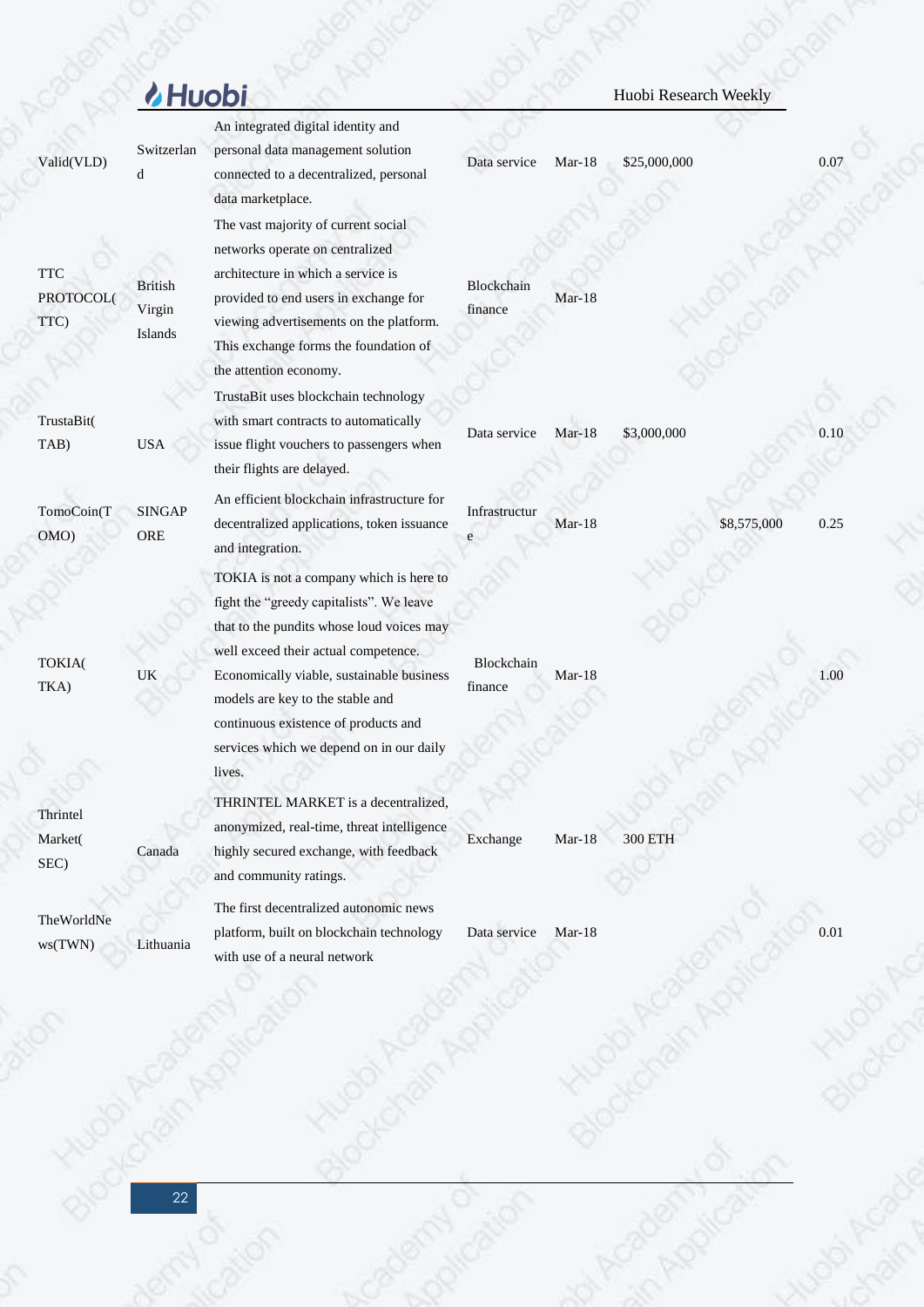| SyncFab(MF<br>$\mathbf{G}$ | <b>USA</b>                 | Syncfab revolutionizes manufacturing by<br>connecting buyers directly to hardware<br>manufacturers. Through the Smart<br>Manufacturing Blockchain, purchasers<br>and manufacturers will be able to<br>streamline the procurement and supply<br>chain processes, protect intellectual<br>properties, source, and track parts<br>production in real time and on demand. | Blockchain<br>finance | $Mar-18$ | \$500,000   | 0.20 |
|----------------------------|----------------------------|-----------------------------------------------------------------------------------------------------------------------------------------------------------------------------------------------------------------------------------------------------------------------------------------------------------------------------------------------------------------------|-----------------------|----------|-------------|------|
| Synapse(<br>SYN)           | <b>USA</b>                 | Synapse is creating a decentralized data<br>and machine learning marketplace and<br>exchange. This will allow anyone to<br>contribute data, train machine learning<br>models, and be compensated for both.                                                                                                                                                            | Data service          | $Mar-18$ | \$5亿        |      |
| Synapse (SY<br>N)          |                            | What is Synapse AI? Until now, people<br>have given their data away to companies<br>in exchange for centralized access to<br>application and services.                                                                                                                                                                                                                | Data service          | $Mar-18$ |             |      |
| Swytch(SET)                |                            | A blockchain based platform that seeks to<br>verify and reward the production of<br>sustainable and renewable energy. Exact<br>sales dates TBA.                                                                                                                                                                                                                       | Power                 | $Mar-18$ |             |      |
| Superbloom(<br>SEED)       | Cayman<br>Islands          | Last year saw Token Sales establish<br>themselves as the new way to invest in<br>future technology. Although over \$5<br>Billion was raised in 2017, it is still a<br>daunting process to take part in Token<br>Sales.                                                                                                                                                | Others                | $Mar-18$ | \$5,000,000 |      |
| StarLightCoin<br>(SLC)     | United<br>Arab<br>Emirates | As we know Bitconnect and Davor closed<br>their lending programs due to regulations<br>and lack of community support. Many<br>people were affected as a result. There are<br>lots of FUD in the market right now. To<br>avoid harming community more, we have<br>decided to become transparent from the<br>beginning.                                                 | Data service          | $Mar-18$ |             | 0.15 |
| SOFIN(<br>SOFIN)           | Russia                     | SOFIN (SOCIAL FINANCIAL<br>NETWORK) - P2P-lending online<br>service.                                                                                                                                                                                                                                                                                                  | Blockchain<br>finance | $Mar-18$ |             | 2.00 |

# LHuobi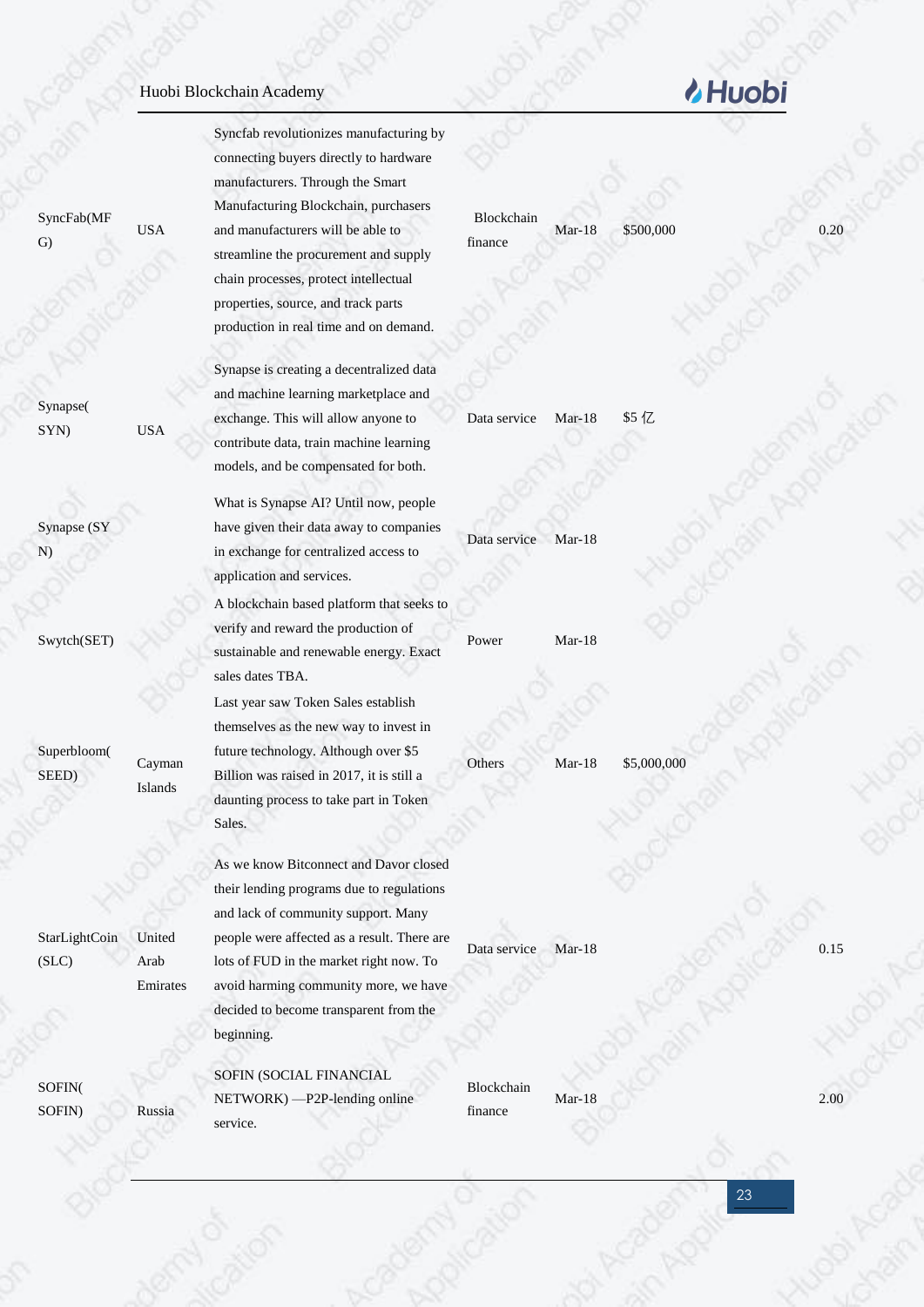|                              | <b>Huobi</b>                        |                                                                                                                                                                                            |                                  |          | Huobi Research Weekly |              |      |
|------------------------------|-------------------------------------|--------------------------------------------------------------------------------------------------------------------------------------------------------------------------------------------|----------------------------------|----------|-----------------------|--------------|------|
| SocialMedia.<br>Market(SMT)  |                                     | An ecosystem to discover, create, run and<br>analyze advertising campaigns with social<br>media influencers.                                                                               | Advertising                      | $Mar-18$ |                       |              |      |
| SnapCity(SN<br>PT)           |                                     | A blockchain-based geo-location game.                                                                                                                                                      | Culture and<br>entertainme<br>nt | $Mar-18$ |                       |              |      |
| SmartHealthc<br>are(<br>SHC) | Estonia                             | SmartHealthcareToday is the first<br>person-centric decentralized healthcare<br>eco-system integrating and processing<br>health related data collected from<br>different data sources.     | Healthcare                       | $Mar-18$ |                       |              | 0.36 |
| Skraps(SKRP                  | <b>British</b><br>Virgin<br>Islands | Invest spare fiat and cryptocurrency<br>change into diversified crypto-related<br>portfolios. Skraps is the first company to<br>offer micro investing to the world of<br>cryptocurrencies. | Blockchain<br>finance            | $Mar-18$ | \$1,000,000           |              | 0.45 |
| Sentinel<br>Chain (SENC)     |                                     | The Sentinel Chain is a B2B marketplace<br>specifically designed to provide<br>affordable and secure financial services to<br>the unbanked.                                                | Blockchain<br>finance            | $Mar-18$ |                       | \$14,400,000 | 0.08 |
| Ricona(<br>RCA)              | Singapore                           | Ricona Coin is a REVOLUTION in peer<br>to peer decentralized transactions, with<br>ability to lend or trade in multiple<br>Cryptocurrencies.                                               | Blockchain<br>finance            | $Mar-18$ |                       |              | 0.69 |
| Repu(REPU)                   |                                     | A reputation management system.                                                                                                                                                            | Education                        | Mar-18   |                       |              |      |
| Refereum(<br>RFR)            | <b>USA</b>                          | Refereum cuts out the marketing<br>middleman by directly rewarding<br>influencers and gamers to promote and<br>play video games.                                                           | Culture and<br>entertainme<br>nt | $Mar-18$ |                       |              | 0.01 |
| Profyt Pro(<br>PFTC)         | Canada                              | Just like Bitcoin, PROFYT PRO is a<br>decentralized peer to peer digital coin that<br>is not controlled by any central<br>institutions or governments.                                     | Blockchain<br>finance            | $Mar-18$ |                       |              | 0.38 |
| PolicyPal<br>Network(PAL     | <b>SINGAP</b><br>ORE                | The future of insurance for unbanked and<br>cryptoassets. PolicyPal Network is a<br>platform built with the twofold vision.                                                                | Blockchain<br>finance            | Mar-18   |                       | \$20,482,240 | 0.04 |
| PMOTION(<br>PMO)             | <b>USA</b>                          | The PMOTION ecosystem will reduce<br>market transaction fraud occurring in both<br>the digital advertising & data<br>monetization markets.                                                 | Blockchain<br>finance            | $Mar-18$ |                       |              | 0.01 |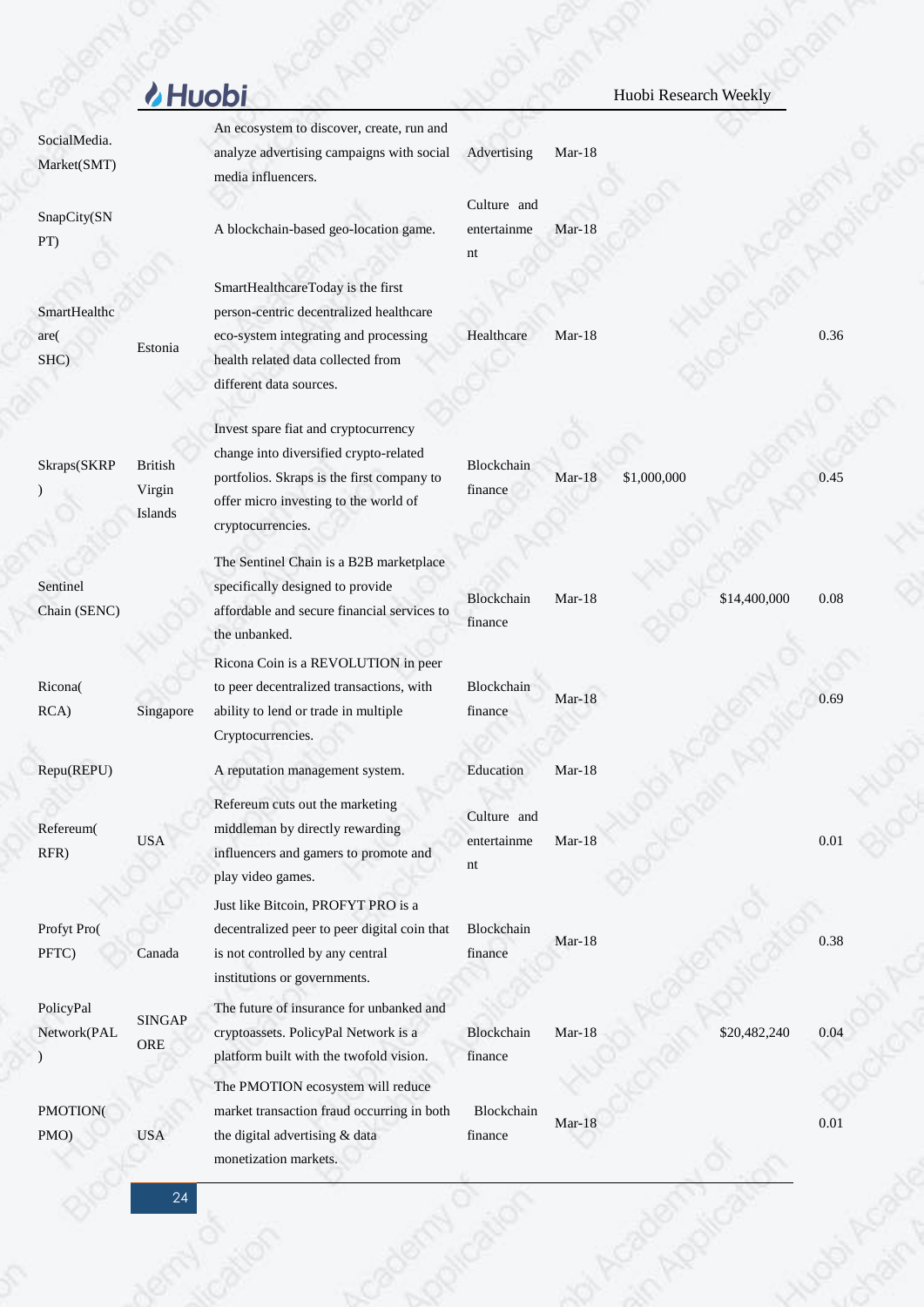|                       |                                   | Huobi Blockchain Academy                                                                                                                                                                                                                |                                  |          |                | <b><i>M</i></b> Huobi |      |
|-----------------------|-----------------------------------|-----------------------------------------------------------------------------------------------------------------------------------------------------------------------------------------------------------------------------------------|----------------------------------|----------|----------------|-----------------------|------|
| Play2Live(<br>LUC)    | Malta                             | Driven by blockchain technology,<br>Play2Live creates an ecosystem for<br>streamers, viewers, tournament<br>organizers, and product/service partners.                                                                                   | Culture and<br>entertainme<br>nt | Mar-18   |                |                       | 0.05 |
| Pecunia(PEC<br>UNIA)  | Australia                         | PecuniaX is a collaboration between<br>Helipad Media and YuuZoo Corporation.<br>PecuniaX is an advanced wallet capable<br>of mining Pecunia Coins via Activity<br>within the wallet                                                     | Payment                          | $Mar-18$ |                |                       |      |
| Open(OPEN)            |                                   | A payments infrastructure application<br>integrating with mainstream applications.                                                                                                                                                      | Payment                          | $Mar-18$ |                |                       |      |
| OnPlace<br>OPL)       | <b>USA</b>                        | OnPlace focused all of its attention on<br>one prioritized direction of developing<br>financial markets, chiefly through the<br>ICO mechanisms - investing into the<br>businesses of closed private companies.                          | Blockchain<br>finance            | $Mar-18$ |                |                       |      |
| Ocean<br>Protocol(OCN | <b>SINGAP</b><br>ORE              | Ocean Protocol is a decentralized data<br>exchange protocol that lets people share<br>and monetize data.                                                                                                                                | Data service                     | $Mar-18$ |                | \$22,100,000          |      |
| Obizcoin(OB<br>Z)     | India                             | Obizcoin is developing Smart Process<br>BOT for Robotic Process Automation in<br>Startups & SMEs. BOT will be capable of<br>developing and improvising business<br>processes with the help of AI and<br>Ethereum Blockchain Technology. | Application                      | Mar-18   | \$1,500,000    |                       | 0.06 |
| MoviesChain(<br>ZVR)  | Russia                            | MoviesChain by TVzavr decentralizes<br>and disintermediates the global<br>independent film distribution industry,<br>delivering unmatched efficiency,<br>transparency and global scalability.                                           | Culture and<br>entertainme<br>nt | $Mar-18$ | \$5,000,000    |                       |      |
| Moonlite(<br>MNL)     |                                   |                                                                                                                                                                                                                                         |                                  | $Mar-18$ |                |                       | 1.20 |
| LiveTree<br>Adept(    | $\ensuremath{\mathsf{UK}}\xspace$ | A crowdfunding platform especially for<br>projects in the creative arts.                                                                                                                                                                | Blockchain<br>finance            | $Mar-18$ | <b>500 ETH</b> |                       | 0.30 |

Acebamy of pilot

Hugoi Agin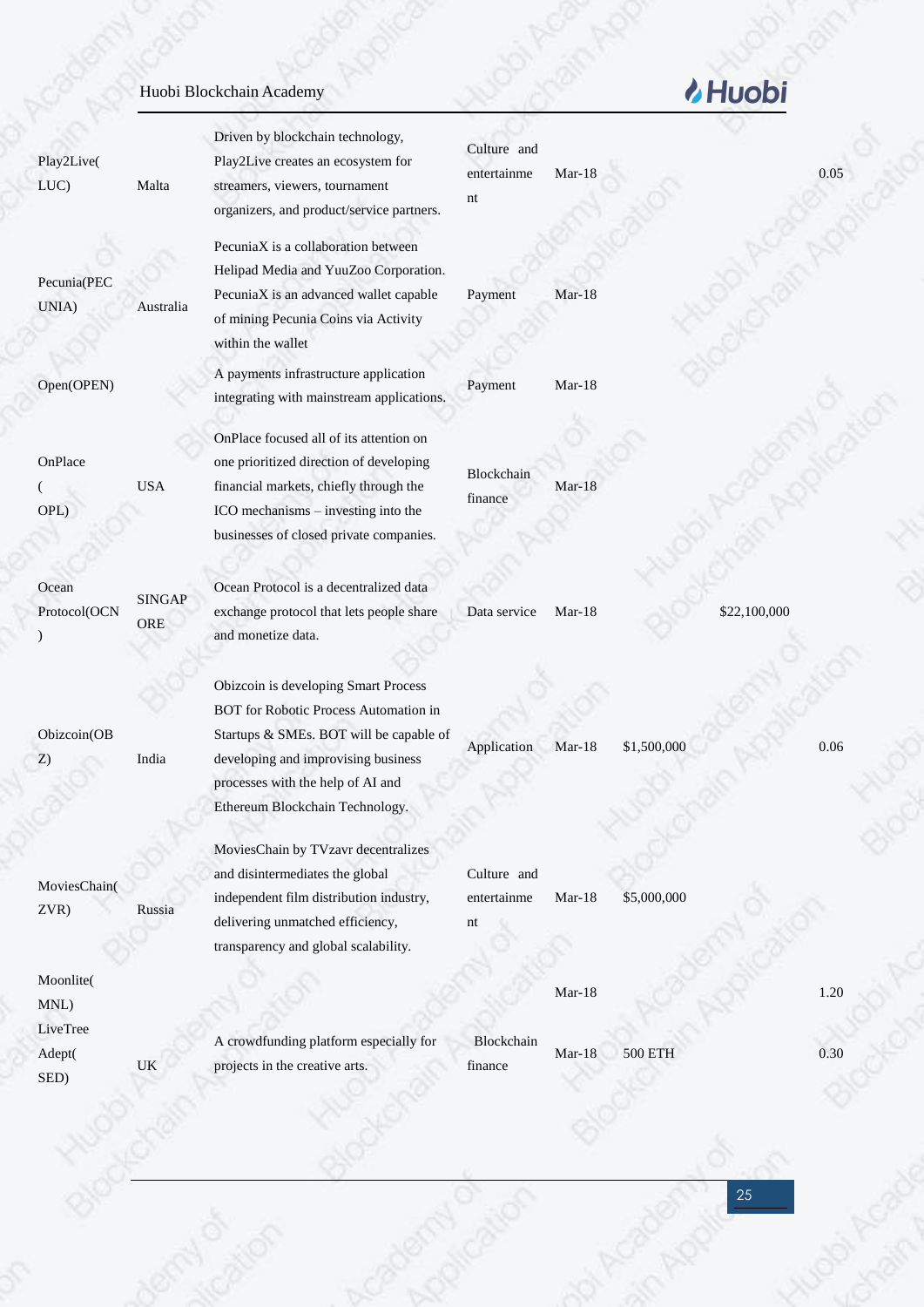|                                     | <b><i>I</i></b> Huobi               |                                                                                                                                                                                                        |                                  |          | Huobi Research Weekly |      |
|-------------------------------------|-------------------------------------|--------------------------------------------------------------------------------------------------------------------------------------------------------------------------------------------------------|----------------------------------|----------|-----------------------|------|
| LITcorp(LITT                        | <b>USA</b>                          | LitCorp is the new way to invest without<br>losing money in transactions or paying<br>more. Our desire is to change the<br>traditional model by a more practical one<br>without losing money on taxes. |                                  | Mar-18   | \$900,000             | 0.01 |
| KWHCoin(<br>KWH)                    | <b>USA</b>                          | KWHCoin will build a platform that<br>allows anybody in the world to buy or sell<br>renewable energy resources through The<br>Grid-a blockchain-based renewable<br>energy platform.                    | Others                           | $Mar-18$ |                       | 0.23 |
| Iqeon(IQN)                          |                                     | A PvP gaming platform.                                                                                                                                                                                 | Culture and<br>entertainme       | Mar-18   |                       |      |
|                                     |                                     |                                                                                                                                                                                                        | nt                               |          |                       |      |
| IP<br>Sharing<br>Exchange(IPS<br>X) |                                     | A global IP sharing marketplace and<br>exchange.                                                                                                                                                       | Platform                         | Mar-18   |                       |      |
| House<br>Coupon<br>Token(<br>HCT)   | <b>USA</b>                          | <b>NAREIG</b> (North America Real Estate<br>Investment Group) has the vision of<br>providing an online to offline platform to<br>help international real estate buyers to<br>invest in North America.  | Data service                     | $Mar-18$ |                       | 1.00 |
| Hicky(HKY)                          | <b>British</b><br>Virgin<br>Islands | A blockchain-based dating application.                                                                                                                                                                 | Culture and<br>entertainme<br>nt | $Mar-18$ |                       | 0.09 |
| GLXCoin(<br>GLXC)                   | <b>USA</b>                          | GLX - Global Listing Exchange is<br>building the world's only Capital Market<br>Directory and Social Finance Network at<br>GLX.com. The destination is a global<br>capital market news data portal and | Exchange                         | $Mar-18$ |                       | 1.00 |
|                                     |                                     | ground-breaking financial networking<br>platform.                                                                                                                                                      |                                  |          |                       |      |
| Globitex(<br>GBX)                   | Gibraltar                           | Globitex is an institutional grade Bitcoin<br>exchange, with unrivalled API<br>capabilities for direct market access.                                                                                  | Exchange                         | $Mar-18$ |                       |      |
| GIFcoin(GIF)                        |                                     | A profit-sharing token backed by an<br>existing gambling website.                                                                                                                                      | Culture and<br>entertainme<br>nt | $Mar-18$ |                       |      |
|                                     |                                     | FRESCO allows art collectors, dealers,                                                                                                                                                                 |                                  |          |                       |      |
| FRESCO(FR<br>ES)                    | Switzerlan<br>d                     | organizations to display their collection<br>strength as well as evaluating that of                                                                                                                    | Others                           | Mar-18   | \$12.000.000          | 0.14 |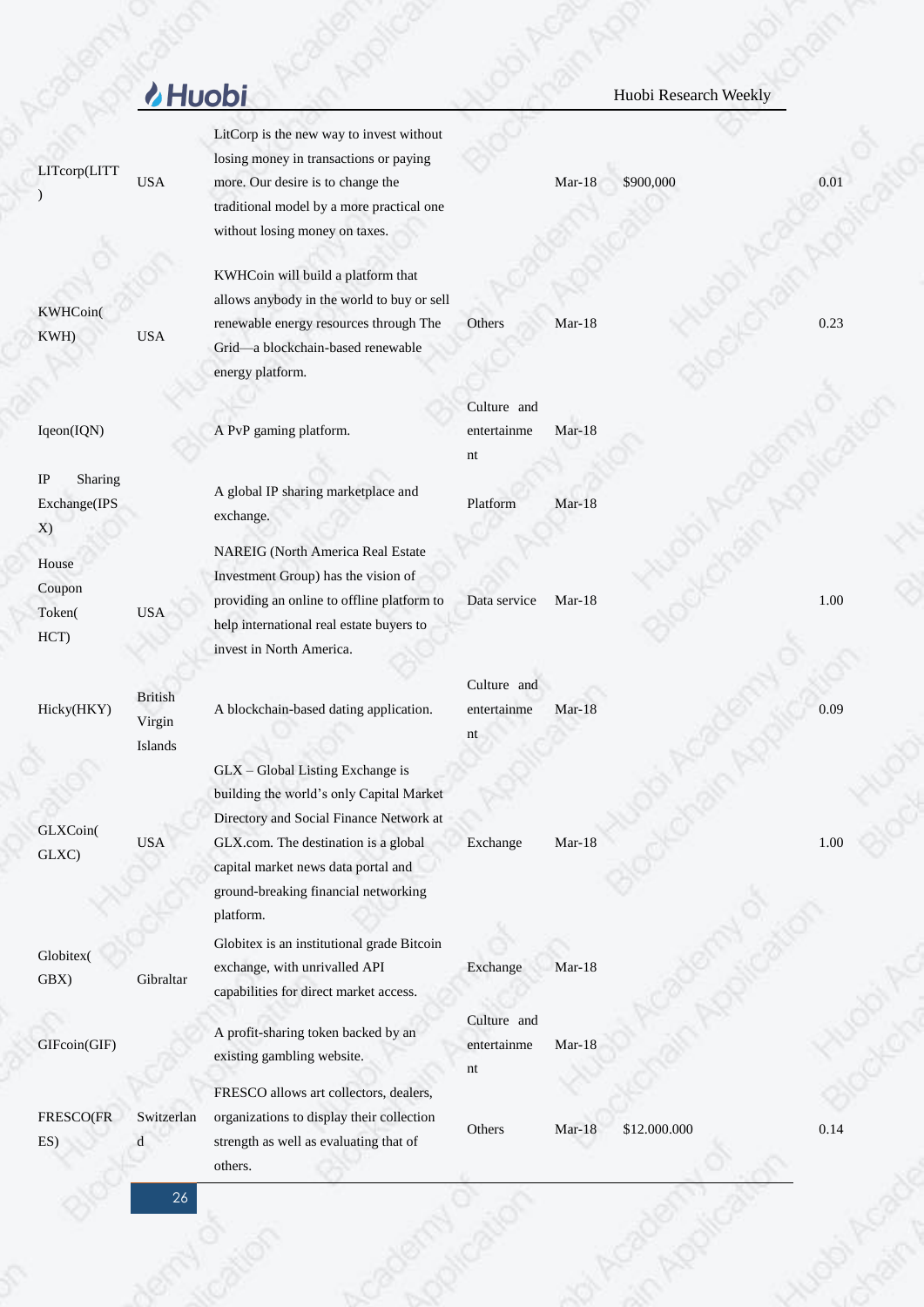| FortKnoxster(<br>FKX)           | Gibraltar                  | FortKnoxster offers end-to-end encrypted<br>inbox, chat, decentralized storage, calling,<br>video conferencing, voice messages etc.                                                                                                                                                                                                                                                                                     | Communica<br>tion     | $Mar-18$ |              | 0.20  |
|---------------------------------|----------------------------|-------------------------------------------------------------------------------------------------------------------------------------------------------------------------------------------------------------------------------------------------------------------------------------------------------------------------------------------------------------------------------------------------------------------------|-----------------------|----------|--------------|-------|
| FIT Token(<br>FIT)              | <b>USA</b>                 | FIT is the first decentralized Fitness and<br>Sport platform, built on top of the<br>Ethereum network.                                                                                                                                                                                                                                                                                                                  | Others                | Mar-18   |              | 0.18  |
| Extra Credit(<br>XTRA)          | <b>USA</b>                 | We at Extra Credit are the first company<br>to start empowering people to learn about<br>cryptocurrencies.                                                                                                                                                                                                                                                                                                              | Payment               | $Mar-18$ | \$500,000    | 0.10  |
| ExsulCoin(<br>XUL)              |                            | Every minute, 20 people are forced to<br>abandon their homes because of violence<br>or persecution. If we put all 65.6 million<br>of these people in one place, forming<br>their own country, it would be larger than<br>the United Kingdom.                                                                                                                                                                            | Others                | $Mar-18$ |              |       |
| Etcetera(ERA                    |                            | The time is now. Cryptocurrency is<br>everywhere, except in the pockets of the<br>masses. The vast majority of people don't<br>have access to cryptocurrency yet.<br>They've heard about it, they want to be a<br>part of it, but often have no idea how and<br>where to get started, or lack the technical<br>know-how.                                                                                                | Blockchain<br>finance | $Mar-18$ |              | 1.00  |
| Endor(EDR)                      |                            | The world's first predictions protocol,<br>powered by Social Physics technology,<br>and Blockchain infrastructure.                                                                                                                                                                                                                                                                                                      | Data service          | $Mar-18$ | \$45,000,000 | 0.27  |
| dutyof.care(V<br>DOC)           | Australia                  | A better way to make vulnerable people<br>safer.                                                                                                                                                                                                                                                                                                                                                                        | Others                | $Mar-18$ |              |       |
| Dubailancers<br>Token(<br>DXBC) | United<br>Arab<br>Emirates | Platform where people can find any type<br>of service. However, this platform should<br>be unique and tailored to meet the local<br>requirements. Thus, customers don't have<br>to spend the whole day looking for<br>someone to do them a service that may<br>vary from a software development,<br>construction work, audio recording,<br>advertising, sales or a handy job such as<br>fixing fridges or a dishwasher. | Others                | $Mar-18$ |              | 0.003 |
|                                 |                            |                                                                                                                                                                                                                                                                                                                                                                                                                         |                       |          | 27           |       |

& Huobi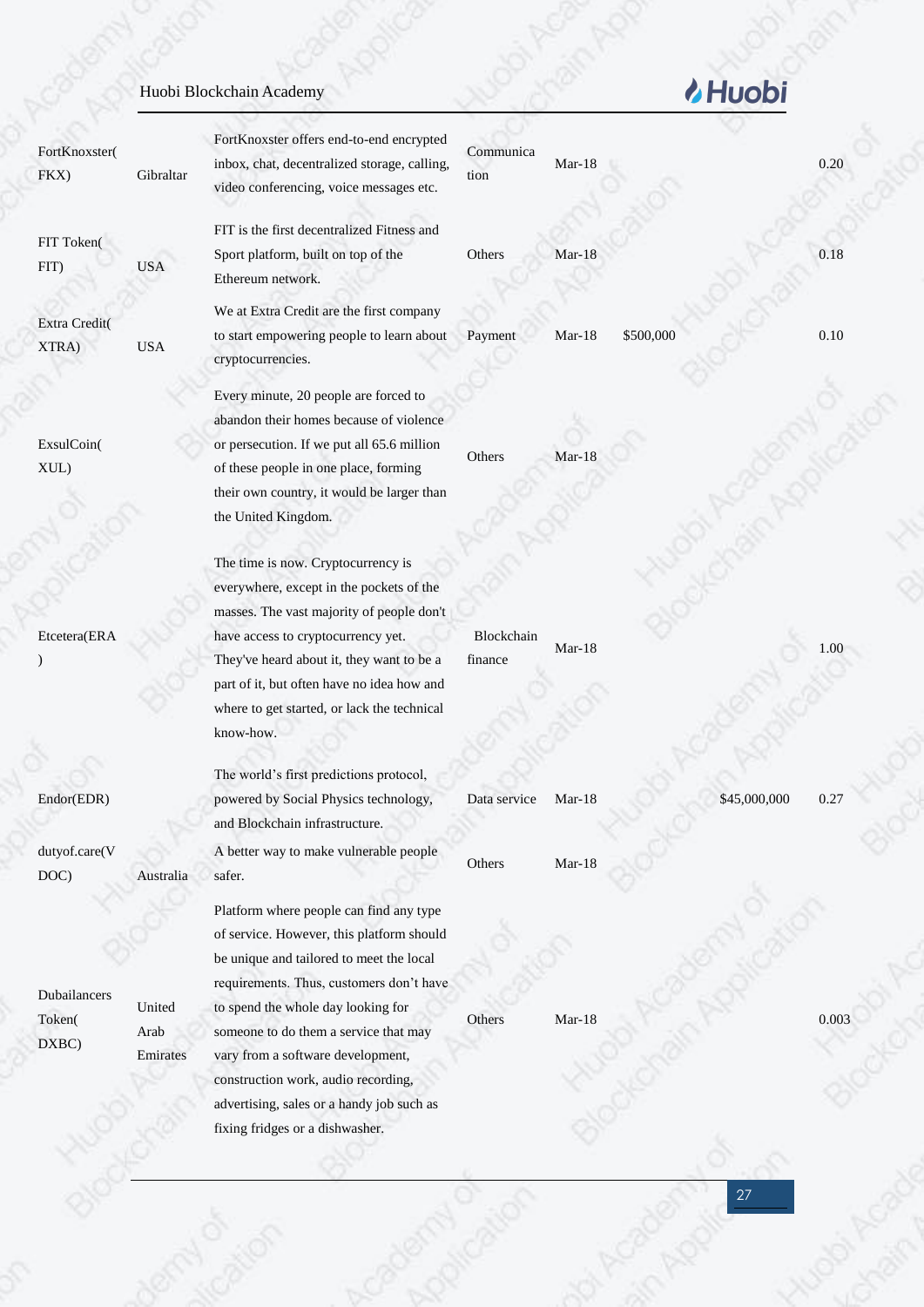|                             | <b><i>M</i></b> Huobi               |                                                                                                                                                                                                                            |                                  |          | Huobi Research Weekly |      |
|-----------------------------|-------------------------------------|----------------------------------------------------------------------------------------------------------------------------------------------------------------------------------------------------------------------------|----------------------------------|----------|-----------------------|------|
|                             |                                     | Dragon Coin, or DRG, is an ERC20 /<br>Ethereum Utility token used to participate<br>in the Dragon blockchain ecosystem.<br>DRG tokens will initially be bought                                                             |                                  |          |                       |      |
| Dragon(<br>DRG)             | <b>British</b><br>Virgin<br>Islands | through our token sale, and thereafter on<br>cryptocurrency exchanges, by investors &<br>casino players in order to participate at<br>Casinos using Dragon's Blockchain<br>facilities managed by Dragon parter<br>junkets. | Others                           | $Mar-18$ |                       |      |
| doBETaccept<br>BET(<br>DCA) | Netherlan<br>ds                     | It is designed to develop options' market<br>based on blockchain and crypto currency<br>technologies                                                                                                                       | Blockchain<br>finance            | $Mar-18$ |                       | 0.01 |
| Devnetwork<br>(DEV)         | Thailand                            | We aim to create the biggest community<br>of global tech professional and software<br>sourcing marketplace to foster the<br>economy and develop multiple<br>communities in the future.                                     | Others                           | $Mar-18$ |                       | 0.12 |
| Denaro(DNO)                 | UK                                  | A cryptocurrency debit card and wallet<br>service.                                                                                                                                                                         | Blockchain<br>finance            | Mar-18   | \$3.000.000           | 0.18 |
| DAX(DAX)                    | $_{\mathrm{USA}}$                   | The Decentralized Audience Exchange<br>(DAX) will launch with access to 100M+<br>unique consumer profiles monthly across<br>$5,000+$ brands.                                                                               | Exchange                         | $Mar-18$ |                       |      |
| CUBE(<br>CUB)               | $\ensuremath{\mathsf{UK}}\xspace$   | CUBE is a security platform for<br>autonomous vehicles based on blockchain<br>technology.                                                                                                                                  | Others                           | $Mar-18$ |                       | 0.60 |
| CryptoHunt<br>Token(CH)     |                                     | An AR video game with financial<br>incentives.                                                                                                                                                                             | Culture and<br>entertainme<br>nt | $Mar-18$ |                       |      |
| CryptoBnB(C<br>BnB)         |                                     | An online marketplace for short-term real<br>estate rentals.                                                                                                                                                               | Real estate                      | $Mar-18$ |                       |      |
|                             |                                     |                                                                                                                                                                                                                            |                                  |          |                       |      |

Acabestration

Journalism of the paint

**Hugoi** Agin A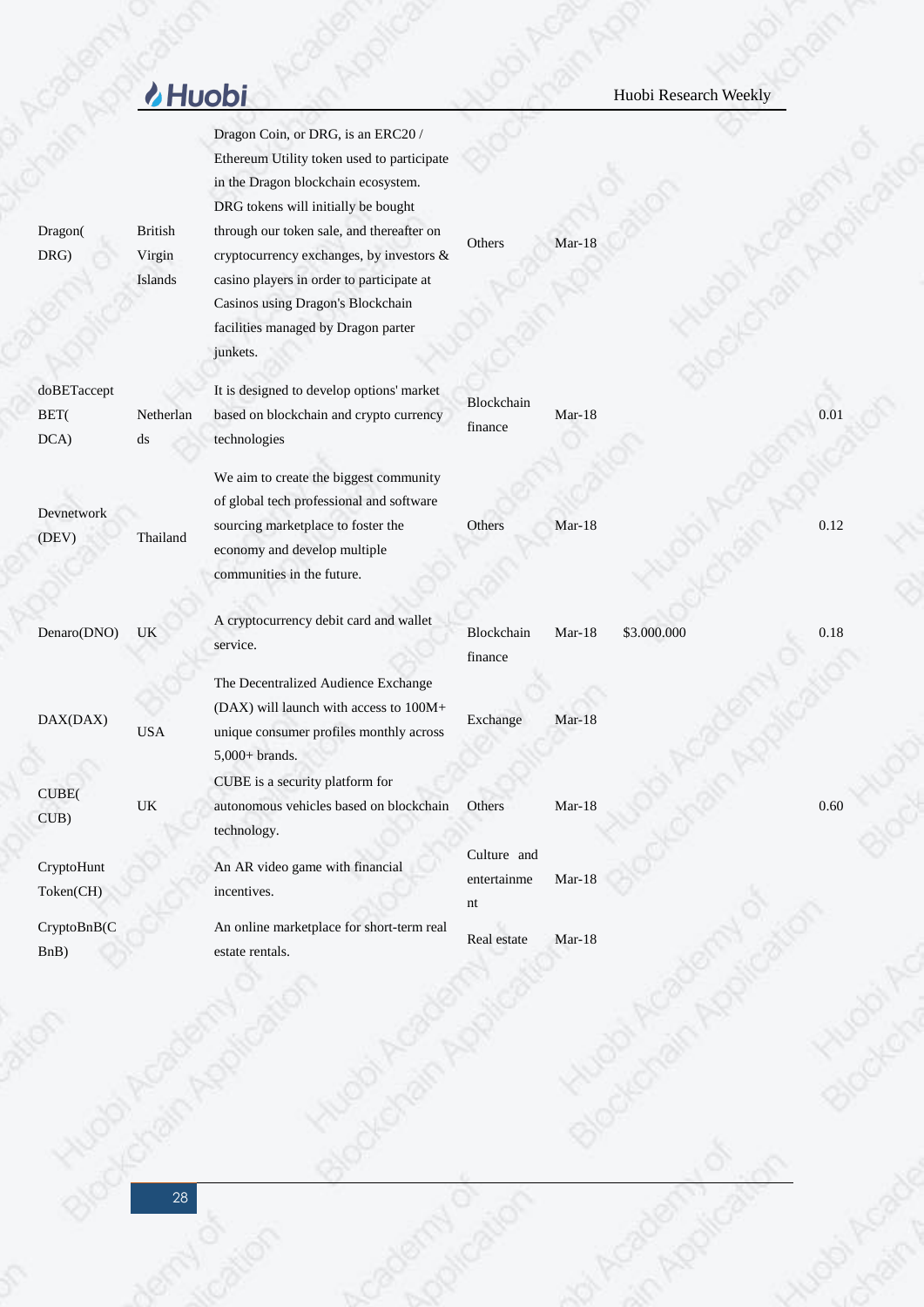At the beginning of the game you will meet Professor Crypto, who will guide you through the entire game and make you learn some cool facts while rewarding you for playing. Professor Crypto will give you hints, set puzzles, and will ask you to find some cool objects. To reward your knowledge and effort, you will get other relevant items and Crypto Hunt (CH) tokens.

Cryptaur aims to create a decentralized ecosystem with a focus on establishing a fully transparent platform for consumers

Cryopreservation technologies. Healthcare Mar-18 1.00

CrowdCoinage is a Decentralized Crowdfunding Platform for ICO Campaigns.

Credits(CS) A cryptocurrency, blockchain platform. Platform Mar-18

A cryptocurrency investment fund.

Coinvest will create the world's first decentralized encrypted asset stock market

COINDAQ "CDAQ" is an international blockchain based index, bringing transparency, regulation, and security to digital currency and assets through; proof of identity, company profiles, corporate announcements and simple reporting obligations.

A cryptocurrency emphasizing global adoption. ParkApp Pay smart-city platform. CAR token is used to buy or rent a vehicle with

cryptocurrency and make payments

behind the wheel.

### entertainme nt Mar-18 \$10,000,000 0.05

Culture and

Blockchain finance

Blockchain finance Mar-18 0.60

Blockchain finance Mar-18

Blockchain finance Mar-18

Blockchain finance

Mar-18 \$1,000,000 0.23

Coin Mar-18

Payment Mar-18 21,500 ETH 0.02

### Crypto Hunt Game( CH) Croatia

Cryptaur(DN O) Singapore

CryoGen(CR YO) **CrowdCoinag** e( CCOS) Estonia Crassula Capital(CRAS

S)

Coinvest(COI N)

COINDAQ( CDQ)

Hong Kong

Russia

Celestial Coin(CEL)

CAR token(CAR) Mar-18 0.01

# *MHuobi*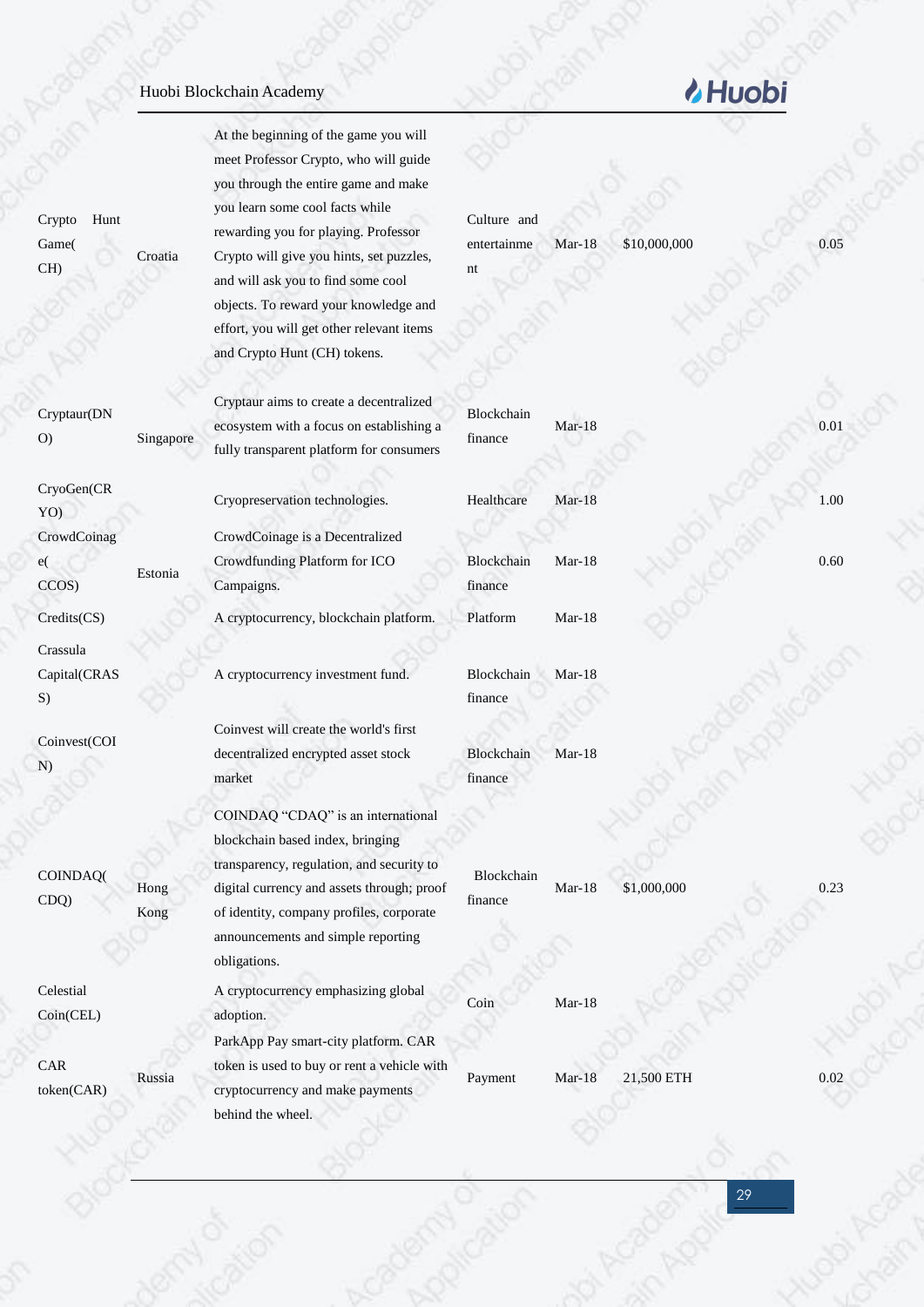|                     | <b><i>MHuobi</i></b>        |                                                                                                                                                                                                                                                                                                                          |                       |          | Huobi Research Weekly   |       |
|---------------------|-----------------------------|--------------------------------------------------------------------------------------------------------------------------------------------------------------------------------------------------------------------------------------------------------------------------------------------------------------------------|-----------------------|----------|-------------------------|-------|
| Capdax(<br>XCD      | Hong<br>Kong                | Capdax is a cryptocurrency exchange for<br>beginner and professional traders alike.                                                                                                                                                                                                                                      | Blockchain<br>finance | $Mar-18$ |                         |       |
| BlockBank(<br>BBRT) | UK                          | Block Bank is a a digital decentralized<br>commercial banking entity.                                                                                                                                                                                                                                                    | Blockchain<br>finance | $Mar-18$ |                         | 0.60  |
| Bankera(BNK         | <b>LITHUA</b><br><b>NIA</b> | Bankera is building a digital bank to last<br>for the blockchain era.                                                                                                                                                                                                                                                    | Payment               | $Mar-18$ | \$215,900,000           | 0.02  |
| BABB(BAX)           |                             | BABB leverages blockchain, AI, and<br>biometrics technologies to offer anyone<br>in the world access to a UK bank account<br>for peer-to-peer financial services.                                                                                                                                                        | Blockchain<br>finance | $Mar-18$ |                         |       |
| AIOM(AIOM           | Geman                       | Our idea is to create an intelligent<br>machine that is researching diseases<br>independently.                                                                                                                                                                                                                           | Healthcare            | Mar-18   |                         | 0.12  |
| Agrivita(AGR        | Russia                      | Agrivita farm is a new view of agriculture<br>in Russia.                                                                                                                                                                                                                                                                 | Others                | $Mar-18$ |                         | 0.64  |
| XinFin(<br>XDCE)    | Singapore                   | The XDCE token will largely be for<br>traders to compete against other ERC20<br>tokens across exchange boards making<br>Xinfin's reach more versatile in the open<br>Crypto Market and can be swapped with<br>the standard XDC token.                                                                                    | Blockchain<br>finance | $Mar-18$ | \$6,000,000,0<br>$00\,$ | 0.005 |
| Velper(<br>VLP)     | Russia                      | VELPER is an innovative Blockchain<br>service that combines the functions of a<br>universal system for instant online<br>consultations and built-in cryptocurrency<br>wallet. Our wallet allows users to earn<br>tokens and convert them to the most<br>popular cryptocurrencies without creating<br>additional accounts | Payment               | $Mar-18$ |                         | 1.50  |
| Stelcoin(<br>Stel)  | <b>USA</b>                  | Stelance is a freelancing community<br>where free-lancers globally will be able to<br>not only render services but also own<br>personal offices on the internet with a<br>total target community of about 5 million<br>people.                                                                                           | Social<br>network     | $Mar-18$ |                         | 1.20  |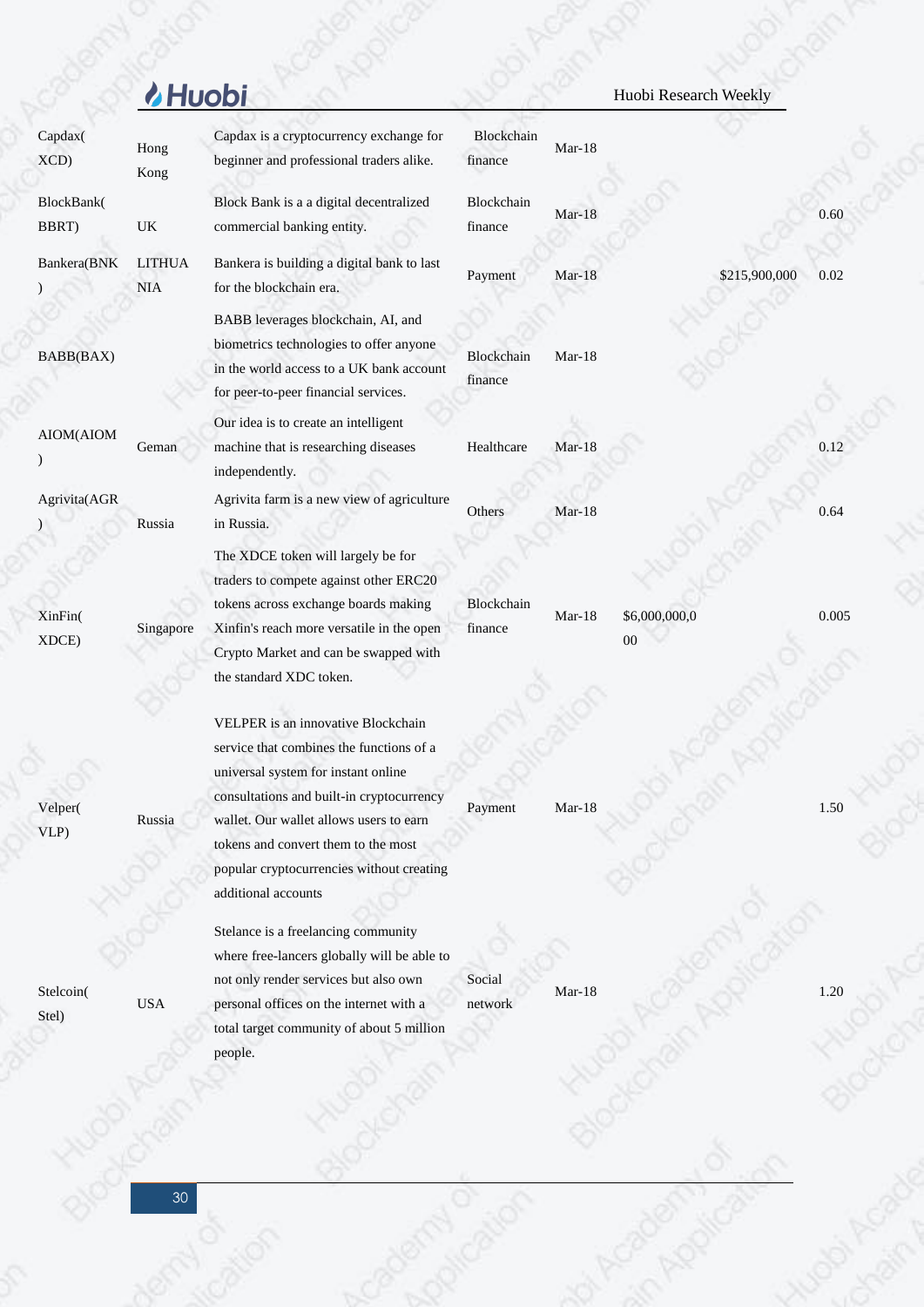|                             |            | Huobi Blockchain Academy                                                                                                                                                                                                                                                |                       |          | <b>/</b> Huobi  |      |
|-----------------------------|------------|-------------------------------------------------------------------------------------------------------------------------------------------------------------------------------------------------------------------------------------------------------------------------|-----------------------|----------|-----------------|------|
| Snagride(<br>MILE)          | <b>USA</b> | SnagRide is America's first long-distance<br>ridesharing community that combines<br>artificial intelligence with blockchain<br>technology through Smart Contracts.                                                                                                      | Social<br>network     | $Mar-18$ |                 | 0.25 |
| SmartRefer(<br>REF)         | Canada     | SmartRefer is a referral and diversity<br>hiring marketplace.                                                                                                                                                                                                           | Blockchain<br>finance | $Mar-18$ | \$50,000        |      |
| Puregold.io(P<br>GT)        | Seychelles | PureGold aims to develop a gold-backed<br>cryptocurrency and payment gateway.                                                                                                                                                                                           |                       | $Mar-18$ |                 | 0.86 |
| MyOddz(OD<br>DZ)            | Panama     | MyOddz.bet aims to be the first port of<br>call for all your Ethereum and crypto<br>gambling and betting needs.                                                                                                                                                         | Others                | Mar-18   |                 |      |
| MOKENEX(<br>MOKN)           |            | Mokenex is the Universal Crypto<br>Payment Gateway & Token Exchange. It<br>enables multi crypto payments with major<br>coins and all tokens.                                                                                                                            | Payment               | $Mar-18$ |                 | 0.07 |
| MJCoin(<br>MJC)             | <b>USA</b> | We're developing a platform that will<br>help the industry track its orders, growing<br>and shipping processes, and more, assist<br>businesses with safe, fast, and private<br>financial transactions.                                                                  | Blockchain<br>finance | $Mar-18$ |                 | 0.02 |
| Let Bet(<br>LBT)            | Belize     | LetBet aims to revolutionize online<br>gambling.                                                                                                                                                                                                                        | Blockchain<br>finance | Mar-18   | \$3,000,000     | 1.10 |
|                             |            | IQeon team develops a flexible and<br>scalable platform for the rapid launch of<br>new products that allow players to                                                                                                                                                   |                       |          |                 |      |
| Iqeon(<br>IQN)              | Estonia    | compete among themselves in a variety of<br>intelligent and logical tasks, receiving<br>IQeon internal currency for the best<br>result.<br>A simple solution for the entire service<br>industry. Imagine that you are traveling<br>and went to a restaurant. You do not | Others                | Mar-18   | <b>2000 ETH</b> | 1.85 |
| <b>EMU</b> Project(<br>EMU) | Estonia    | know the language. You do not have a<br>local currency. With a high probability,<br>what you ordered is not what you will                                                                                                                                               | Others                | $Mar-18$ | \$5,000,000     | 0.05 |

Acceptance Avenue

31

Hugo Kain J